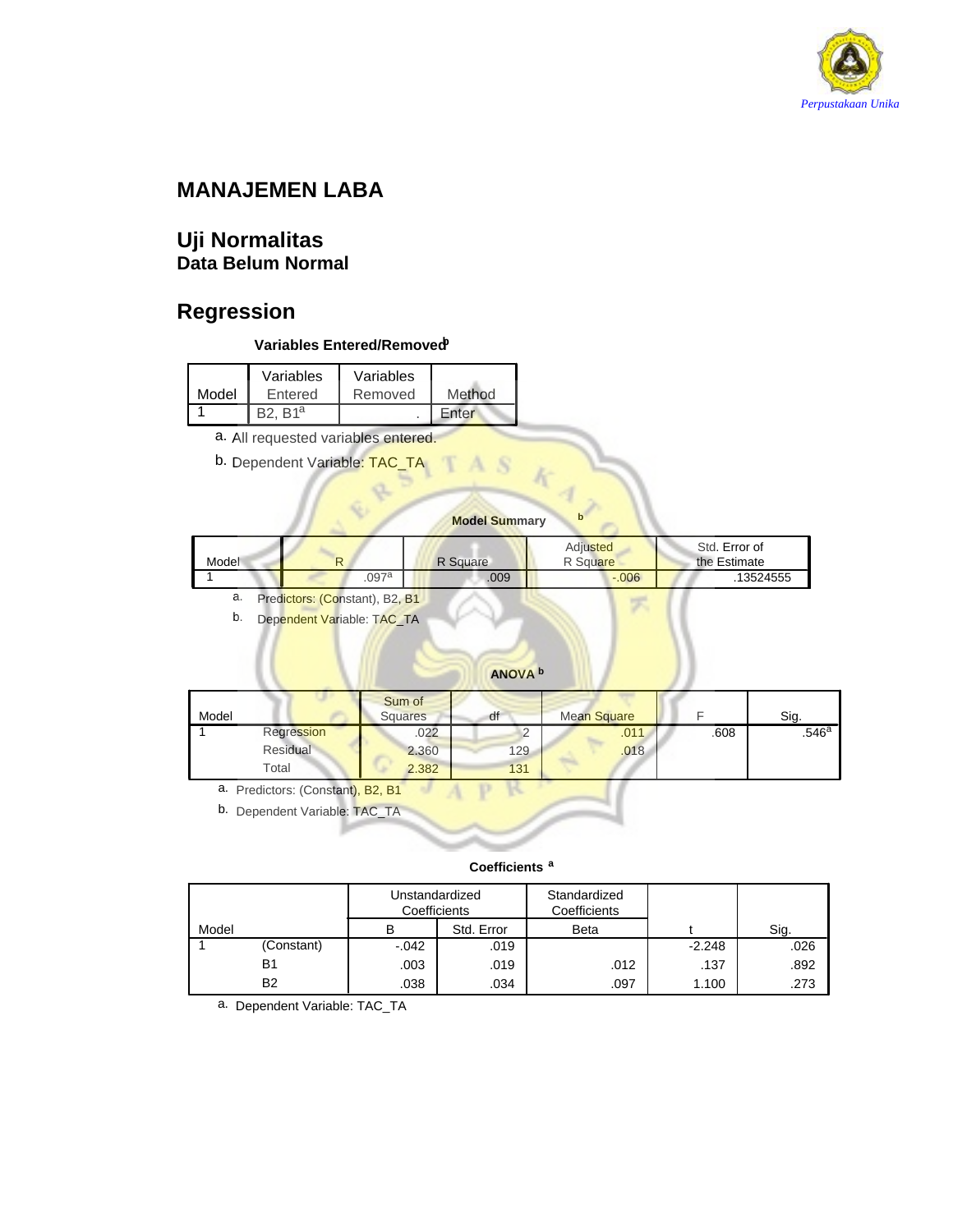

### **Residuals Statistics <sup>a</sup>**

|                             | <b>Minimum</b> | Maximum   | Mean         | Std. Deviation | N   |
|-----------------------------|----------------|-----------|--------------|----------------|-----|
| <b>Predicted Value</b>      | $-0.0426543$   | .0700851  | $-0.0260277$ | .01302858      | 132 |
| Residual                    | -.369371       | .76546562 | .00000000    | .13420917      | 132 |
| <b>Std. Predicted Value</b> | $-1.276$       | 7.377     | .000         | 1.000          | 132 |
| Std. Residual               | $-2.731$       | 5.660     | .000         | .992           | 132 |

a. Dependent Variable: TAC\_TA

# **Explore**

**Case Processing Summary**

|                                |       |                | <b>Cases</b>   |             |     |         |
|--------------------------------|-------|----------------|----------------|-------------|-----|---------|
|                                | Valid |                | <b>Missing</b> |             |     | Total   |
|                                |       | <b>Percent</b> | N              | Percent     |     | Percent |
| <b>Unstandardized Residual</b> | 132   | 100.0%         |                | .0%         | 132 | 100.0%  |
|                                |       |                |                | <b>Cold</b> |     |         |

|                                | <b>Descriptives</b>                            |                  |            |
|--------------------------------|------------------------------------------------|------------------|------------|
|                                |                                                | <b>Statistic</b> | Std. Error |
| <b>Unstandardized Residual</b> | Mean                                           | .0000000         | .01168141  |
|                                | <b>Lower Bound</b><br>95% Confidence           | $-0231086$       |            |
|                                | <b>Interval for Mean</b><br><b>Upper Bound</b> | 0231086          |            |
|                                | 5% Trimmed Mean                                | $-.0043469$      |            |
|                                | Median                                         | $-.0005633$      |            |
|                                | Variance                                       | .018             |            |
|                                | <b>Std. Deviation</b>                          | .13420917        |            |
|                                | <b>Minimum</b>                                 | $-0.36937$       |            |
|                                | <b>Maximum</b>                                 | .76547           |            |
|                                | Range                                          | 1.13484          |            |
|                                | Interquartile Range                            | .11620           |            |
|                                | <b>Skewness</b>                                | 1.341            | .211       |
|                                | Kurtosis                                       | 7.942            | .419       |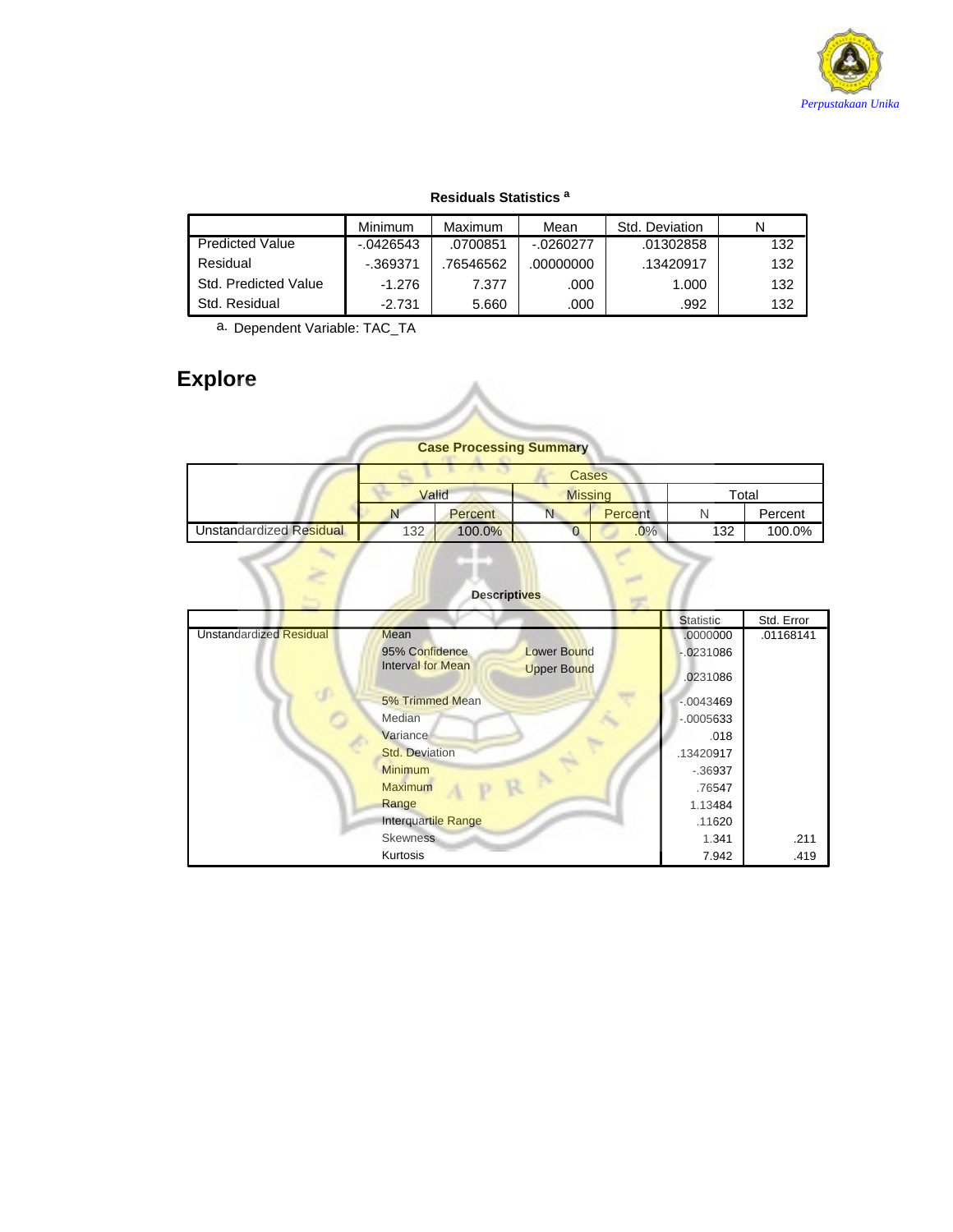

### **Extreme Values**

|                                |         |   | Case Number | Value      |
|--------------------------------|---------|---|-------------|------------|
| <b>Unstandardized Residual</b> | Highest |   | 57          | .76547     |
|                                |         | 2 | 108         | .32902     |
|                                |         | 3 | 39          | .30154     |
|                                |         | 4 | 51          | .29554     |
|                                |         | 5 | 84          | .26370     |
|                                | Lowest  |   | 29          | $-0.36937$ |
|                                |         | 2 | 27          | $-36774$   |
|                                |         | 3 | 46          | $-25204$   |
|                                |         | 4 | 34          | $-23632$   |
|                                |         | 5 | 31          | $-22601$   |

### **Tests of Normality**

|                         |                  | Kolmoαorov-Smirnov` |      | Shapiro-Wilk     |          |      |
|-------------------------|------------------|---------------------|------|------------------|----------|------|
|                         | <b>Statistic</b> | df                  | Sia. | <b>Statistic</b> | d1       | Sia. |
| Unstandardized Residual | 120              | 132                 | .000 | .898             | 122<br>ັ | .000 |

æ

a. Lilliefors Significance Correction

# **Unstandardized Residual**

Unstandardized Residual Stem-and-Leaf Plot

| Frequency                                                                         | Stem &                                        | Leaf                                                                                                                                                                          |
|-----------------------------------------------------------------------------------|-----------------------------------------------|-------------------------------------------------------------------------------------------------------------------------------------------------------------------------------|
| 4.00<br>3.00<br>13.00<br>19.00<br>25.00<br>33.00<br>13.00<br>7.00<br>4.00<br>2.00 | 3.00 Extremes<br>$-2.$<br>1.<br>$\mathcal{L}$ | $(=<-.25)$<br>1223<br>568<br>0111111233444<br>5555666666777778999<br>0000000001111222222233444<br>000000000011111112222223333344444<br>5566777788889<br>0222224<br>5579<br>02 |
|                                                                                   | 6.00 Extremes                                 | $(>=.23)$                                                                                                                                                                     |

ent.

| Stem width: | .10000    |
|-------------|-----------|
| Each leaf:  | 1 case(s) |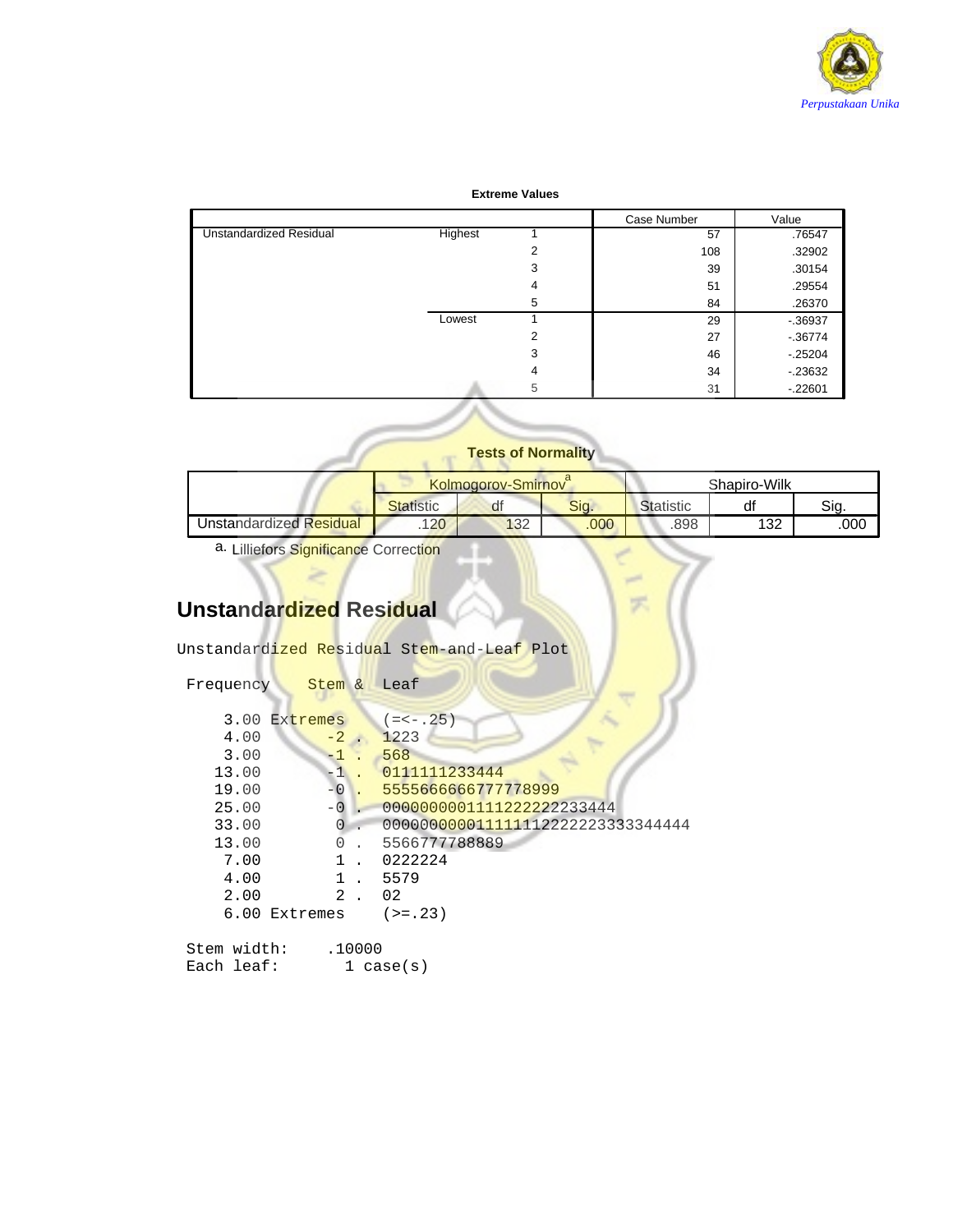

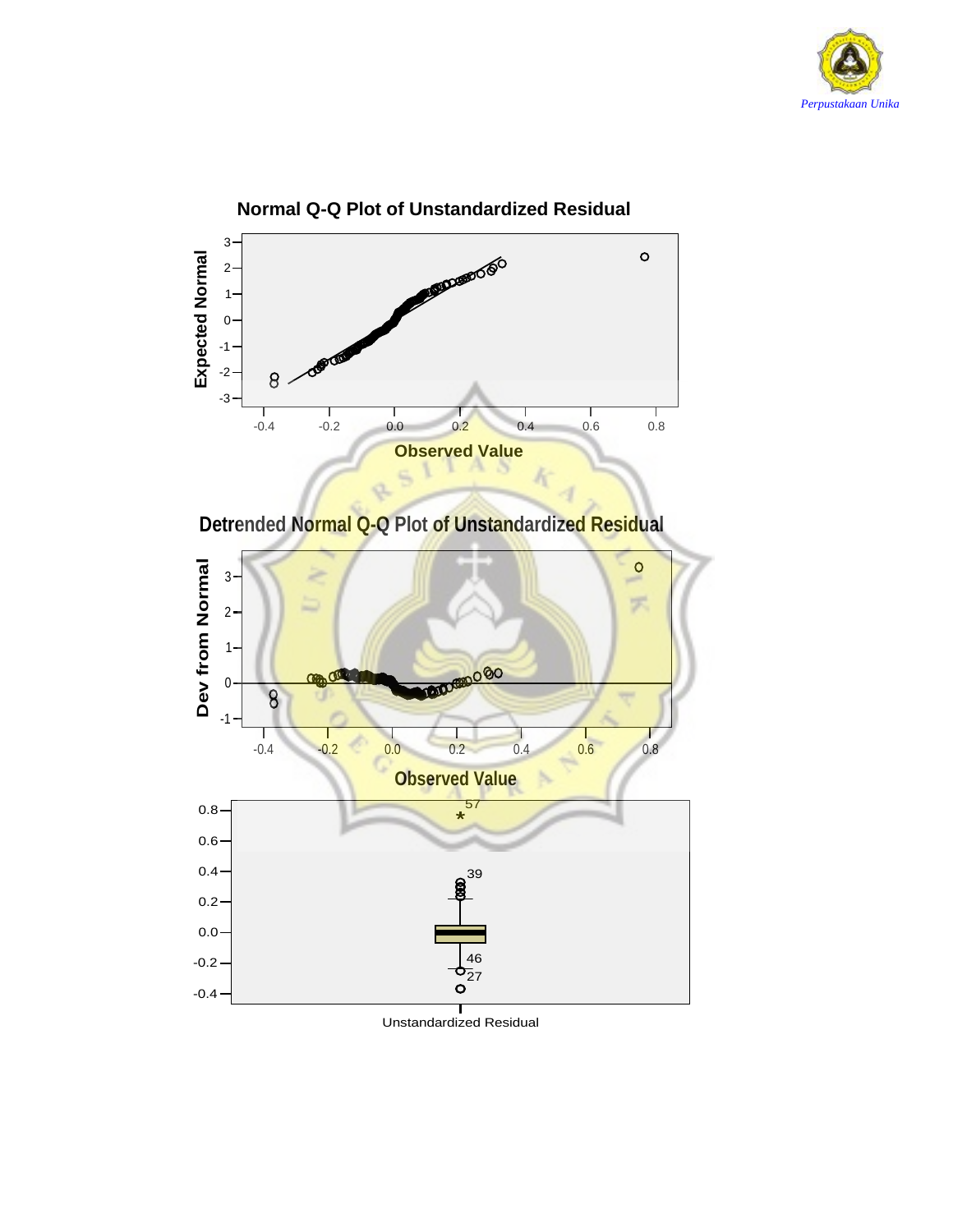

### **Data Normal**

# **Regression**

### **Variables Entered/Removedb**

| Model | Variables<br>Entered | Variables<br>Removed | Method |
|-------|----------------------|----------------------|--------|
|       | R <sub>1a</sub>      |                      | Enter  |

a. All requested variables entered.

b. Dependent Variable: TAC\_TA

### **Model Summaryb**

| Model |                  | R Square | Adjusted<br>R Square | Std. Error of<br>the Estimate |
|-------|------------------|----------|----------------------|-------------------------------|
|       | 128 <sup>a</sup> | .016     | .000                 | .09040526                     |

- a. Predictors: (Constant), B2, B1
- b. Dependent Variable: TAC\_TA

### **ANOVAb**

| Model |            | Sum of<br><b>Squares</b> | df  | <b>Mean Square</b> |      | Sig.  |
|-------|------------|--------------------------|-----|--------------------|------|-------|
|       | Regression | .016                     |     | .008               | .984 | .377a |
|       | Residual   | .973                     | 119 | .008               |      |       |
|       | Total      | .989                     | 121 |                    |      |       |

a. Predictors: (Constant), B2, B1

b. Dependent Variable: TAC\_TA

### **Coefficientsa**

|       |            | Unstandardized<br>Coefficients |            | Standardized<br>Coefficients |          |      |
|-------|------------|--------------------------------|------------|------------------------------|----------|------|
| Model |            | в                              | Std. Error | <b>Beta</b>                  |          | Sig. |
|       | (Constant) | $-.043$                        | .013       |                              | $-3.442$ | .001 |
|       | B1         | $-.001$                        | .013       | $-.004$                      | $-.042$  | .966 |
|       | <b>B2</b>  | .033                           | .024       | .127                         | 1.397    | .165 |

a. Dependent Variable: TAC\_TA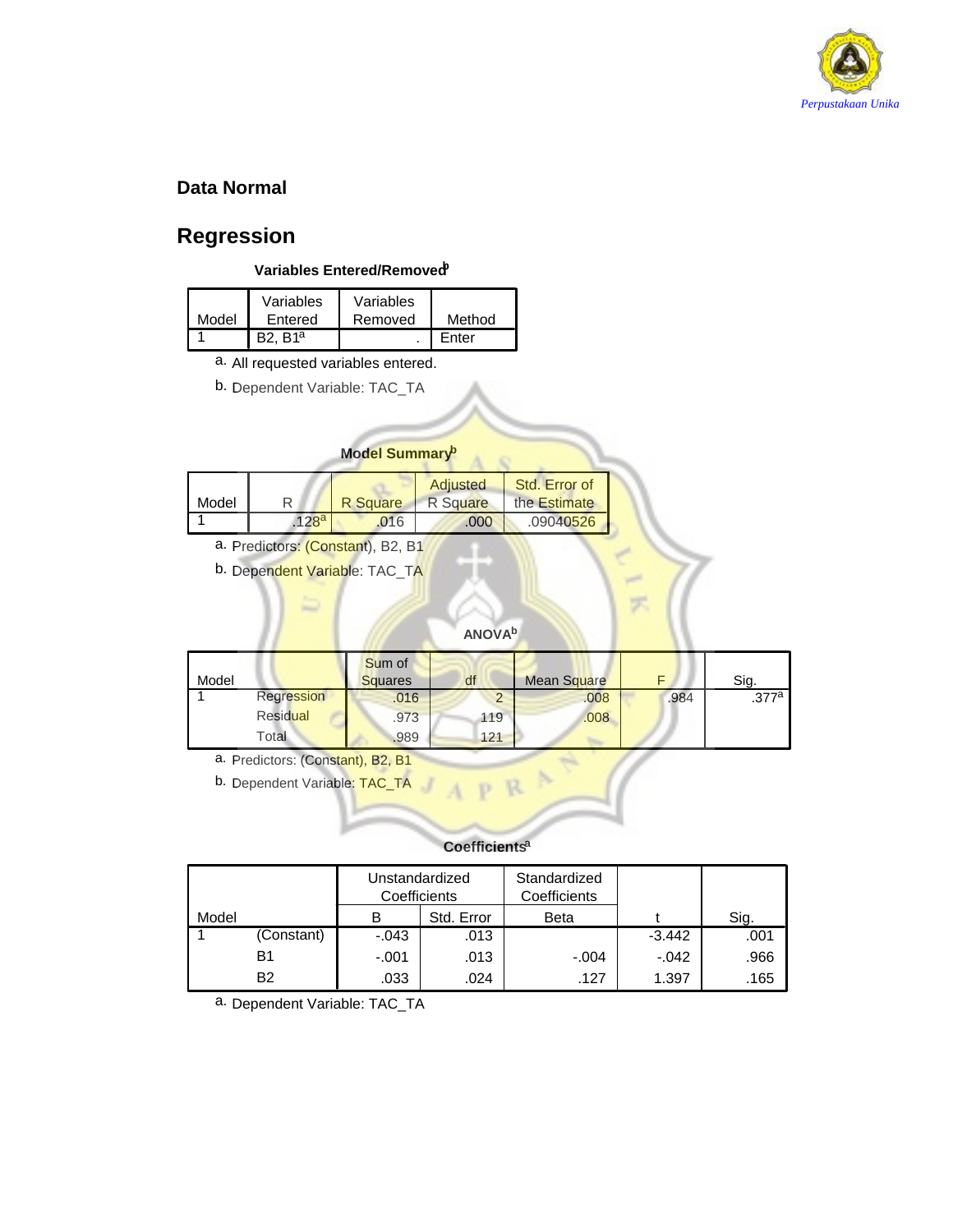

### **Residuals Statisticsa**

|                        | Minimum      | Maximum   | Mean       | Std. Deviation |     |
|------------------------|--------------|-----------|------------|----------------|-----|
| <b>Predicted Value</b> | $-0.0432582$ | .0557173  | $-0305576$ | .01152758      | 122 |
| Residual               | $-222290$    | .23785131 | .00000000  | .08965499      | 122 |
| Std. Predicted Value   | $-1.102$     | 7.484     | .000       | 1.000          | 122 |
| Std. Residual          | $-2.459$     | 2.631     | .000       | .992           | 122 |

a. Dependent Variable: TAC\_TA

₽

ċ

# **Explore**

### **Case Processing Summary**

|                         |       |         | <b>Cases</b>   |         |       |         |
|-------------------------|-------|---------|----------------|---------|-------|---------|
|                         | Valid |         | <b>Missing</b> |         | Total |         |
|                         | N     | Percent | N.             | Percent |       | Percent |
| Unstandardized Residual | 122   | 100.0%  | U              | .0%     | 122   | 100.0%  |

### **Descriptives**

末

|                                |                                         | <b>Statistic</b> | Std. Error |
|--------------------------------|-----------------------------------------|------------------|------------|
| <b>Unstandardized Residual</b> | Mean                                    | .0000000         | .00811698  |
|                                | <b>Lower Bound</b><br>95% Confidence    | $-0160697$       |            |
|                                | Interval for Mean<br><b>Upper Bound</b> | .0160697         |            |
|                                | 5% Trimmed Mean                         | $-0013989$       |            |
|                                | <b>Median</b>                           | .0030492         |            |
|                                | Variance                                | .008             |            |
|                                | <b>Std. Deviation</b>                   | .08965499        |            |
|                                | Minimum                                 | $-22229$         |            |
|                                | Maximum                                 | .23785           |            |
|                                | Range                                   | .46014           |            |
|                                | Interquartile Range                     | .10476           |            |
|                                | <b>Skewness</b>                         | .187             | .219       |
|                                | Kurtosis                                | .265             | .435       |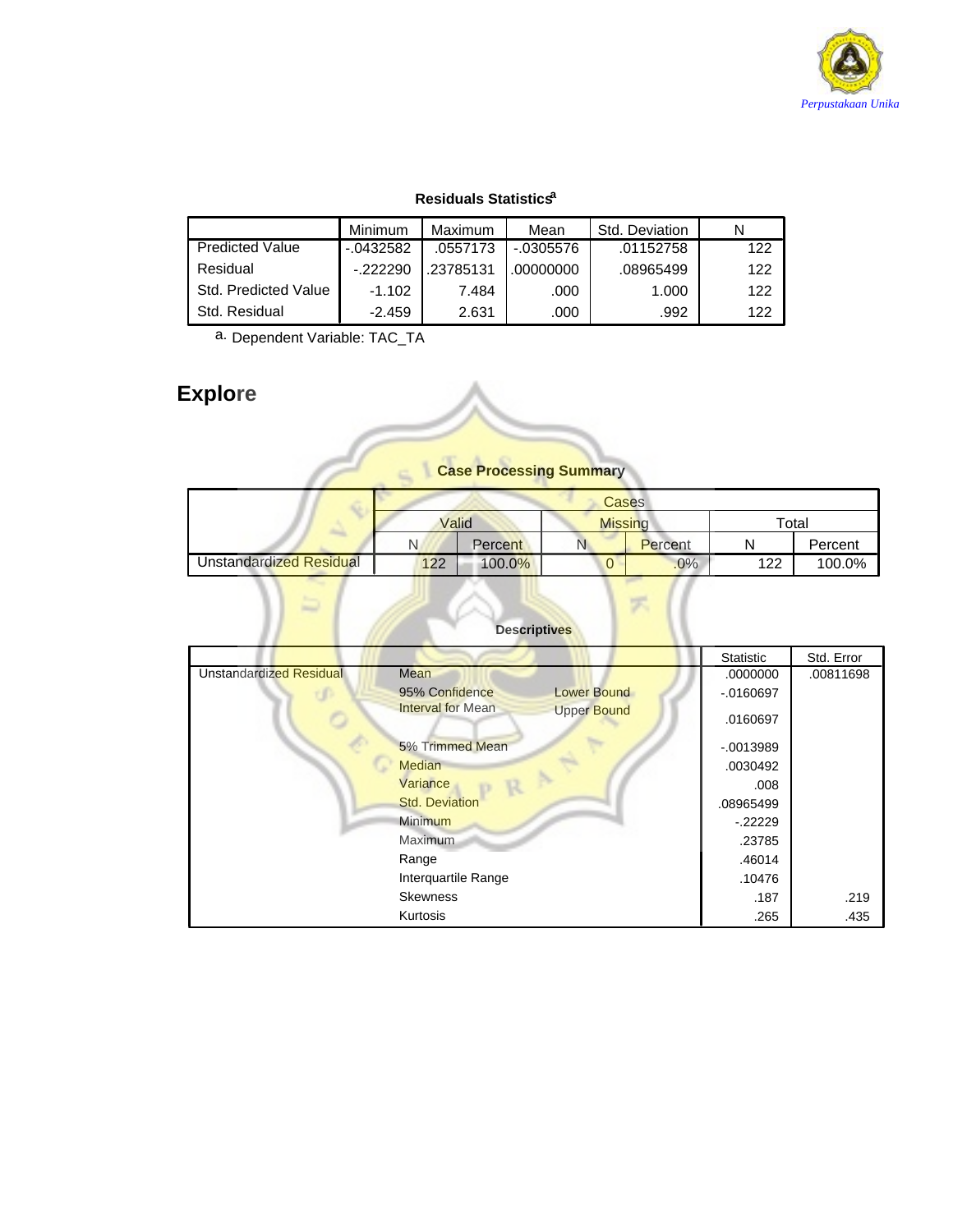

### **Extreme Values**

|                         |         |   | Case Number | Value    |
|-------------------------|---------|---|-------------|----------|
| Unstandardized Residual | Highest |   | 85          | .23785   |
|                         |         | 2 | 83          | .22367   |
|                         |         | 3 | 53          | .21254   |
|                         |         | 4 | 94          | .20161   |
|                         |         | 5 | 15          | .18131   |
|                         | Lowest  |   | 43          | $-22229$ |
|                         |         | 2 | 30          | $-21021$ |
|                         |         | 3 | 27          | $-17819$ |
|                         |         | 4 | 48          | $-16748$ |
|                         |         | 5 | 24          | $-15428$ |

### **Tests of Normality**

|                         | __<br>Kolmogorov-Smirnov |     |         | Shapiro-Wilk |          |      |
|-------------------------|--------------------------|-----|---------|--------------|----------|------|
|                         | Statistic                | uı  | Sig.    | Statistic    | df       | Sia. |
| Jnstandardized Residual | .062                     | 122 | $.200*$ | .989         | ィっつ<br>▵ | .419 |

- \* This is a lower bound of the true significance.
- a. Lilliefors Significance Correction

# **Unstandardized Residual**

| Unstandardized Residual Stem-and-Leaf Plot |  |  |
|--------------------------------------------|--|--|
|                                            |  |  |

| Frequency     | Stem &       | Leaf                                  |
|---------------|--------------|---------------------------------------|
|               |              |                                       |
| 1.00          | Extremes     | $(=<-.22)$                            |
| 1.00          | -2           |                                       |
| 3.00          |              | 567                                   |
| 13.00         | $-1$         | 0000111223344                         |
| 17.00         | $-0$ .       | 55555566667777889                     |
| 21.00         | $-0$ .       | 000011111222222334444                 |
| 37.00         | 0            | 0000000000001111111111222233333444444 |
| 15.00         | $\Omega$     | 555566788888899                       |
| 7.00          | $\mathbf{1}$ | 1222234                               |
| 3.00          | 1            | 678                                   |
| 4.00 Extremes |              | $(>=.20)$                             |
|               |              |                                       |
| Stem width:   | .10000       |                                       |
| Each leaf:    |              | $1 \case(s)$                          |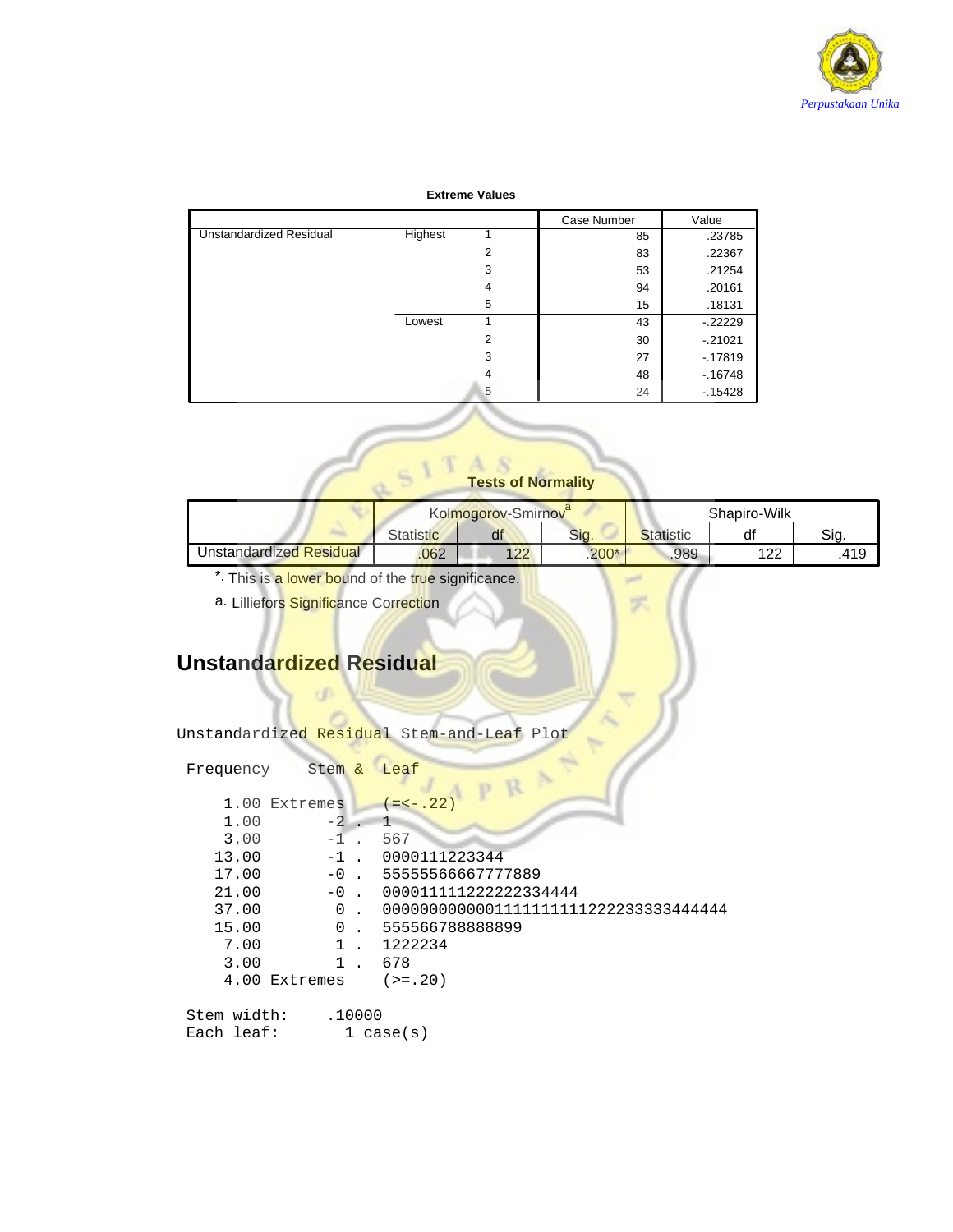





Unstandardized Residual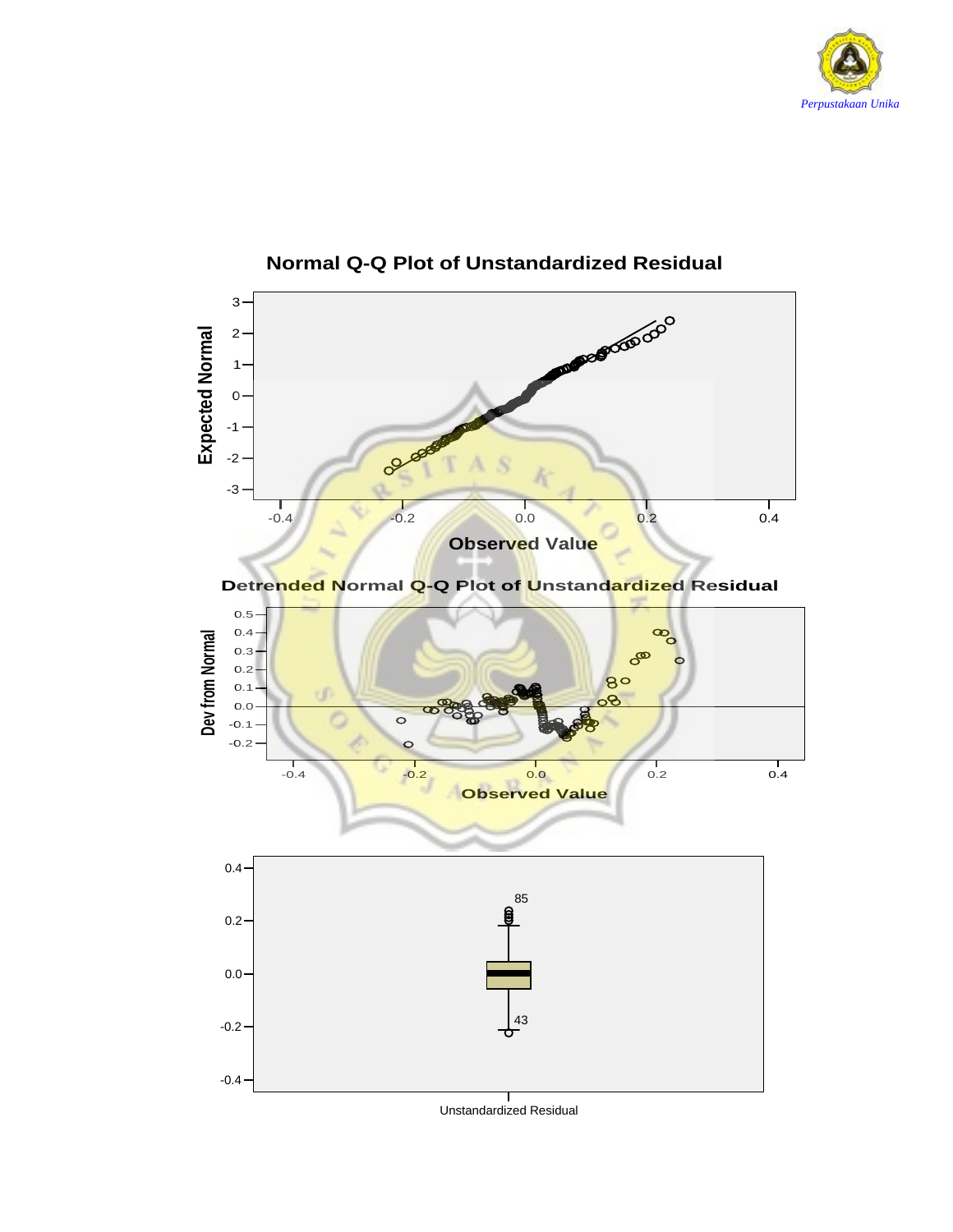

# **Uji Autokolerasi dan Multikolinieritas**

# **Regression**

### **Variables Entered/Removedb**

| Model | Variables<br>Entered | Variables<br>Removed | Method |
|-------|----------------------|----------------------|--------|
|       | ` R1ª                |                      | Enter  |

a. All requested variables entered.

b. Dependent Variable: TAC\_TA

### **Model Summaryb**

| Model |       | <b>R</b> Square | Adiusted | Std. Error of<br>R Square the Estimate | Durbin-<br><b>Watson</b> |
|-------|-------|-----------------|----------|----------------------------------------|--------------------------|
|       | .128a | 016             | .000     | .09040526                              | 2.029                    |

a. Predictors: (Constant), B2, B1

b. Dependent Variable: TAC\_TA

### **ANOVAb**

| Model |            | Sum of<br><b>Squares</b> | df  | <b>Mean Square</b> |      | Sig.  |
|-------|------------|--------------------------|-----|--------------------|------|-------|
|       | Regression | .016                     |     | .008               | .984 | .377a |
|       | Residual   | .973                     | 119 | .008               |      |       |
|       | Total      | .989                     | 121 |                    |      |       |

a. Predictors: (Constant), B2, B1

b. Dependent Variable: TAC\_TA

### **Coefficientsa**

|       |            |         | Unstandardized<br>Coefficients | Standardized<br>Coefficients |          |      | Collinearity Statistics |       |
|-------|------------|---------|--------------------------------|------------------------------|----------|------|-------------------------|-------|
| Model |            | В       | Std. Error                     | Beta                         |          | Sig. | Tolerance               | VIF   |
|       | (Constant) | $-.043$ | .013                           |                              | $-3.442$ | .001 |                         |       |
|       | B1         | $-.001$ | .013                           | $-.004$                      | $-.042$  | .966 | .997                    | 1.003 |
|       | <b>B2</b>  | .033    | .024                           | .127                         | 1.397    | .165 | .997                    | 1.003 |

a. Dependent Variable: TAC\_TA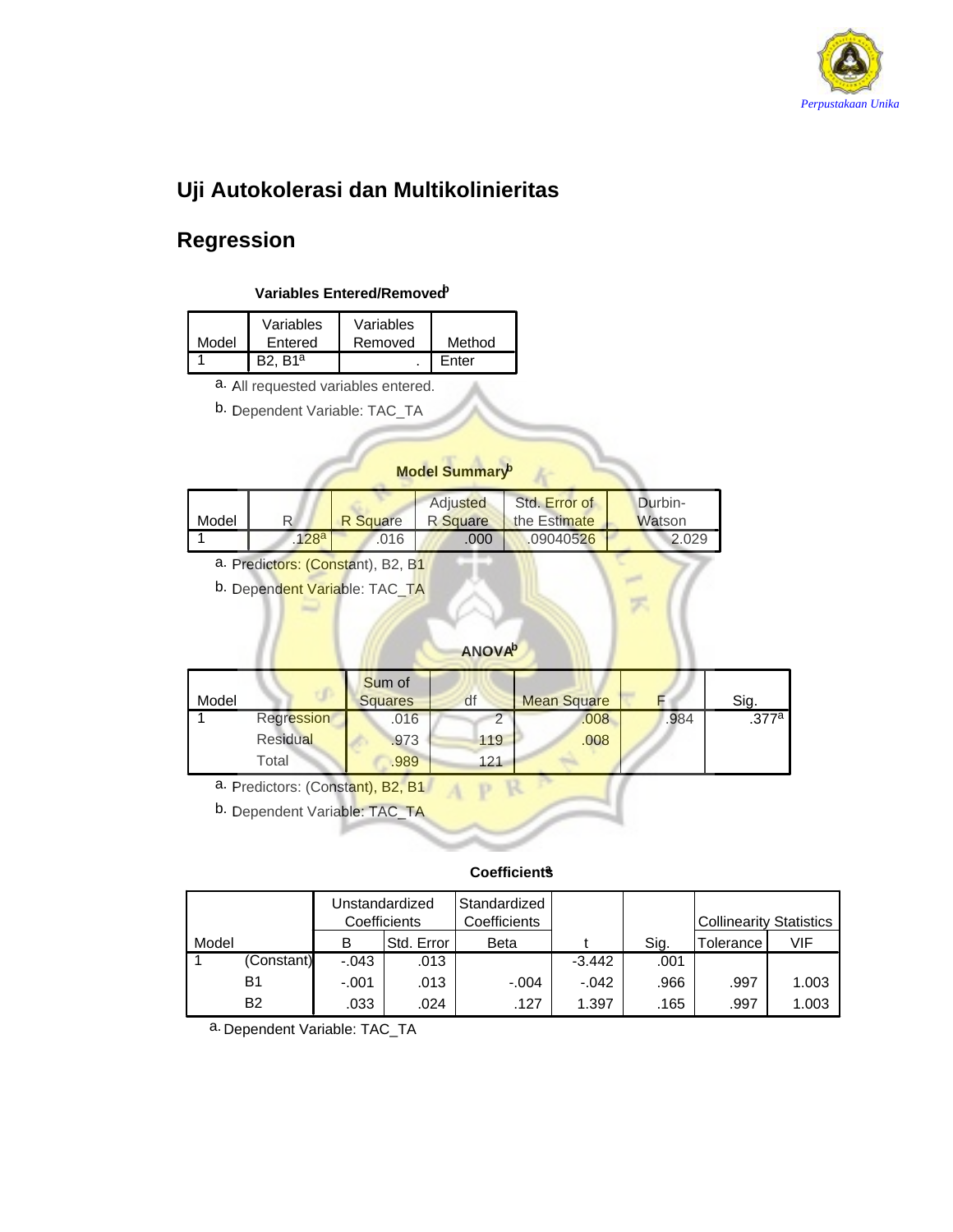

### **Collinearity Diagnostics**

|       |           |            | Condition | <b>Variance Proportions</b> |     |     |
|-------|-----------|------------|-----------|-----------------------------|-----|-----|
| Model | Dimension | Eigenvalue | Index     | (Constant)                  | B1  | Β2  |
|       |           | 1.833      | 1.000     |                             | .05 | .11 |
|       |           | .924       | 1.409     | .01                         | .92 | .04 |
|       |           | .243       | 2.745     | .88                         | .03 | .86 |

a. Dependent Variable: TAC\_TA

### **Residuals Statisticsa**

|                        | <b>Minimum</b> | <b>Maximum</b> | Mean              | Std. Deviation |     |
|------------------------|----------------|----------------|-------------------|----------------|-----|
| <b>Predicted Value</b> | $-0.0432582$   |                | 0557173 - 0305576 | .01152758      | 122 |
| Residual               | $-222290$      | .23785131      | 00000000          | .08965499      | 122 |
| Std. Predicted Value   | $-1.102$       | 7.484          | .000              | 1.000          | 122 |
| Std. Residual.         | $-2.459$       | 2.631          | .000              | .992           | 122 |

a. Dependent Variable: TAC\_TA

# **Heterokedastisitas**

# **Regression**

### **Variables Entered/Removed**

| Model | Variables<br>Entered | <b>Variables</b><br>Removed | Method |  |
|-------|----------------------|-----------------------------|--------|--|
|       | $R$ <sub>1</sub> a   |                             | Enter  |  |

a. All requested variables entered.

b. Dependent Variable: ABS\_RES

### **Model Summary**

| Model |       | R Square | Adiusted<br>R Square | Std. Error of<br>the Estimate |
|-------|-------|----------|----------------------|-------------------------------|
|       | .095ª | .009     | $-.008$              | .05834                        |

a. Predictors: (Constant), B2, B1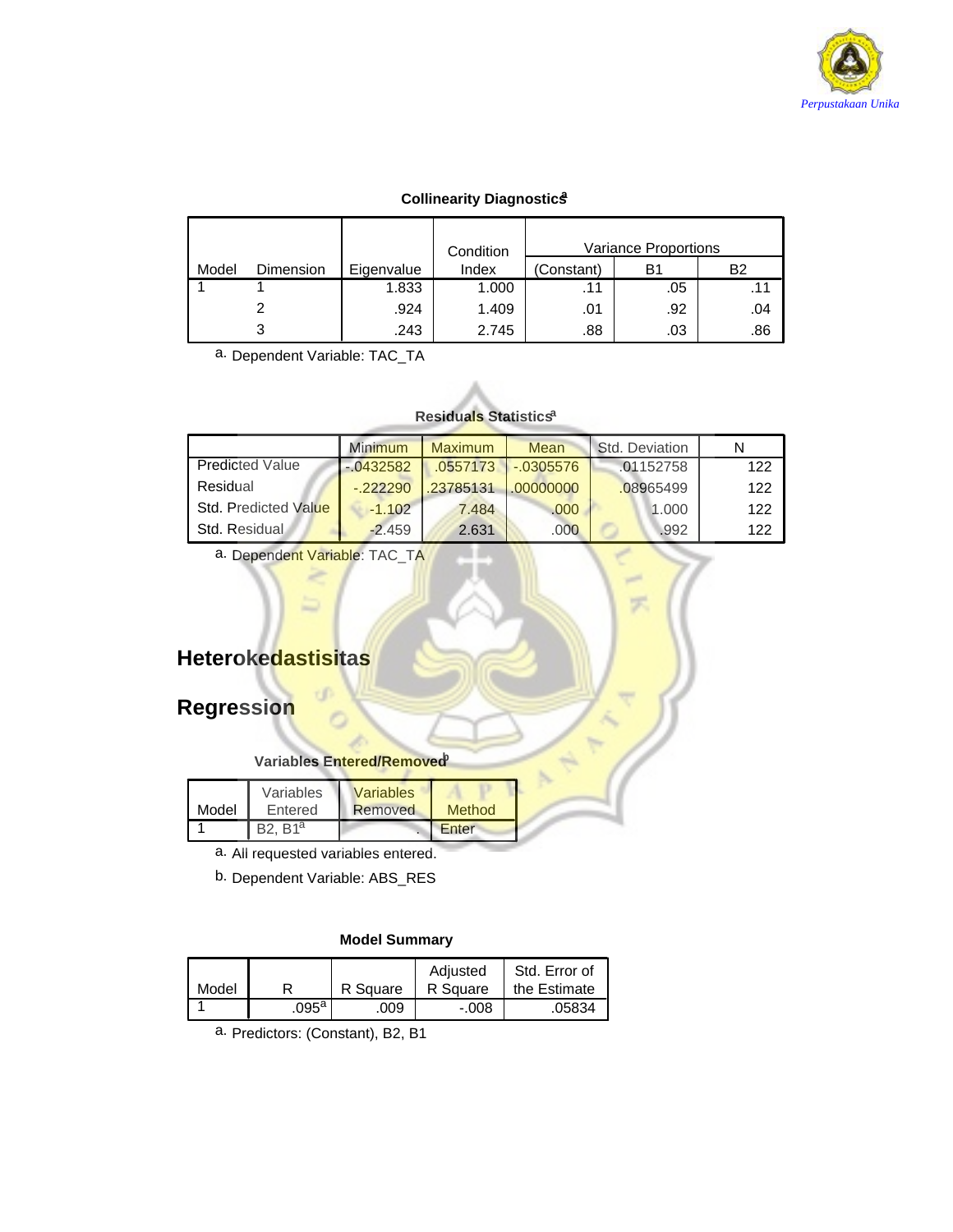

### **ANOVAb**

| Model |            | Sum of<br>Squares | df  | Mean Square |      | Sig.              |
|-------|------------|-------------------|-----|-------------|------|-------------------|
|       | Regression | .004              | ◠   | .002        | .543 | .582 <sup>a</sup> |
|       | Residual   | .405              | 119 | .003        |      |                   |
|       | Total      | .409              | 121 |             |      |                   |

a. Predictors: (Constant), B2, B1

b. Dependent Variable: ABS\_RES

### **Coefficientsa**

|       |            | Unstandardized<br><b>Coefficients</b> |            | Standardized<br><b>Coefficients</b> |       |      |
|-------|------------|---------------------------------------|------------|-------------------------------------|-------|------|
| Model |            |                                       | Std. Error | <b>Beta</b>                         |       | Sig. |
|       | (Constant) | .064                                  | .008       |                                     | 7.845 | .000 |
|       | <b>B1</b>  | .008                                  | .008       | .087                                | .956  | .341 |
|       | <b>B2</b>  | .007                                  | .015       | .043                                | .471  | .638 |

a. Dependent Variable: ABS\_RES

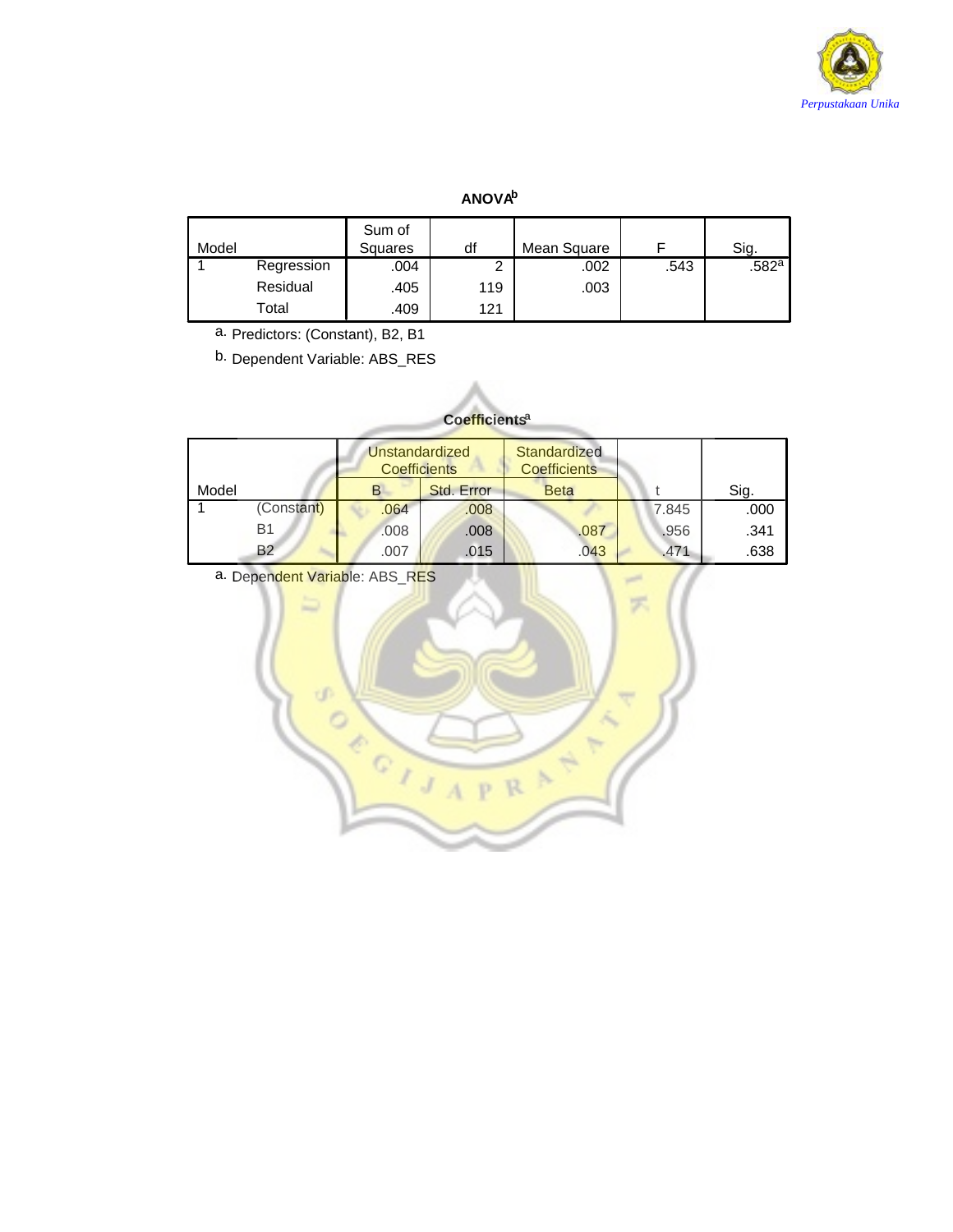

# **Uji Normalitas**

# Data Belum Normal

# **Regression**

### Variables Entered/Removed<sup>b</sup>

| Model | Variables<br>Entered | Variables<br>Removed | Method |
|-------|----------------------|----------------------|--------|
|       | KA, KM,<br>DKI. KI   |                      | Enter  |

- a. All requested variables entered.
- b. Dependent Variable: DA

### **Model Summaryb**

| Model |                  | R Square | Adjusted<br><b>R</b> Square | Std. Error of<br>the Estimate |
|-------|------------------|----------|-----------------------------|-------------------------------|
|       | 282 <sup>a</sup> | .080     | .048                        | .056713659                    |

Ç

- a. Predictors: (Constant), KA, KM, DKI, KI
- b. Dependent Variable: DA

### **ANOVAb**

| Model |            | Sum of<br>Squares | df  | <b>Mean Square</b> |       | Sig.  |
|-------|------------|-------------------|-----|--------------------|-------|-------|
|       | Regression | .033              |     | .008               | 2.535 | .044a |
|       | Residual   | .376              | 117 | .003               |       |       |
|       | Total      | .409              | 121 |                    |       |       |

a. Predictors: (Constant), KA, KM, DKI, KI

b. Dependent Variable: DA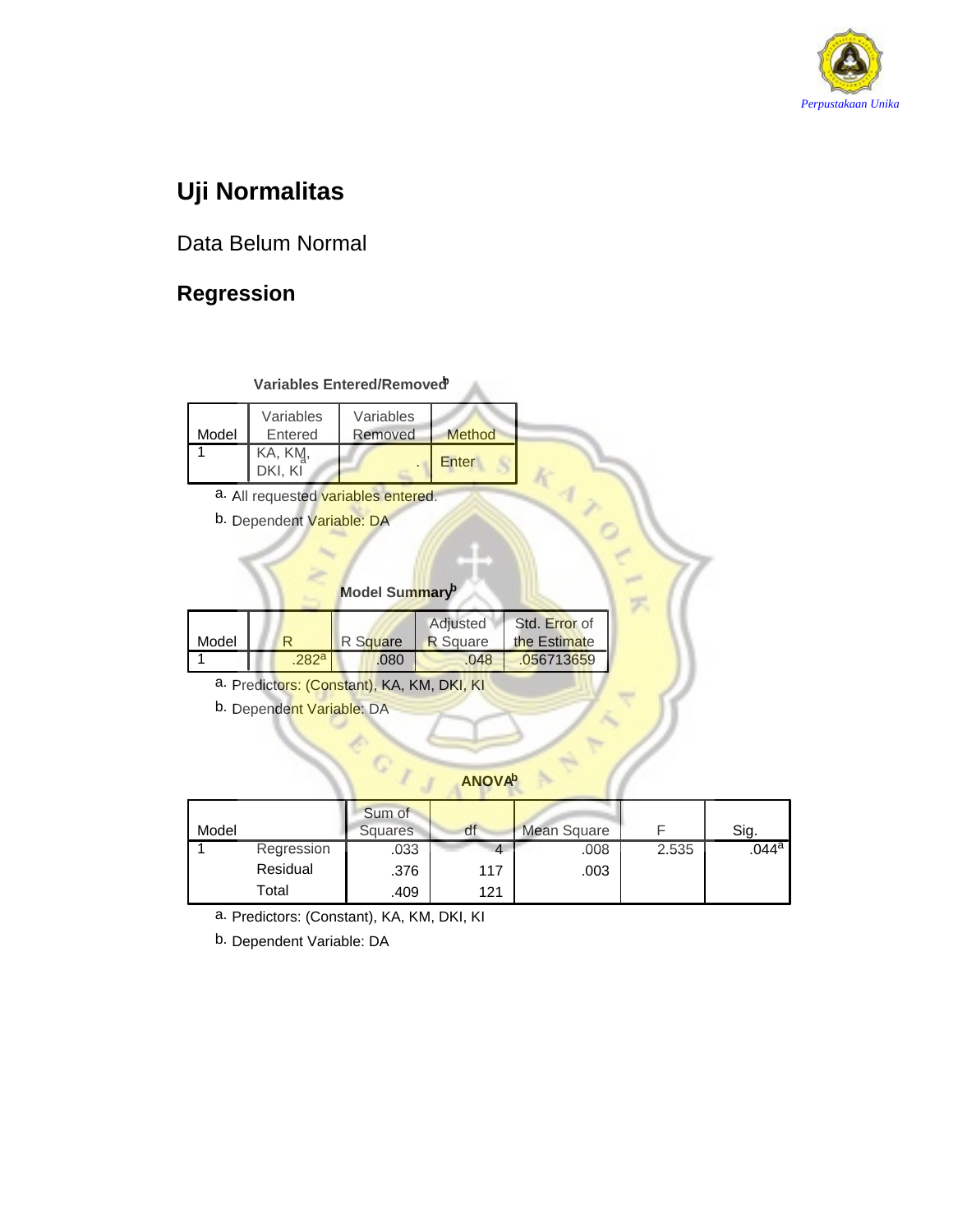

### **Coefficientsa**

|       |            | Unstandardized<br>Coefficients |            | Standardized<br>Coefficients |          |      |
|-------|------------|--------------------------------|------------|------------------------------|----------|------|
| Model |            | в                              | Std. Error | <b>Beta</b>                  |          | Sig. |
|       | (Constant) | .111                           | .024       |                              | 4.651    | .000 |
|       | KM         | $-.041$                        | .035       | $-110$                       | $-1.177$ | .242 |
|       | ΚI         | $-053$                         | .021       | $-237$                       | $-2.523$ | .013 |
|       | DKI        | $-0.035$                       | .041       | $-.077$                      | $-0.852$ | .396 |
|       | KA         | .016                           | .010       | .137                         | 1.524    | .130 |

a. Dependent Variable: DA

## **Residuals Statisticsa**

|                        | <b>Minimum</b> | <b>Maximum</b> | Mean     | Std. Deviation |     |
|------------------------|----------------|----------------|----------|----------------|-----|
| <b>Predicted Value</b> | $-004794$      | .11480404      | 06794434 | .016417248     | 122 |
| Residual               | ********       | ********       | ******** | .055768365     | 122 |
| Std. Predicted Value   | $-4.431$       | 2.854          | .000     | 1.000          | 122 |
| Std. Residual          | $-1.439$       | 2.649          | .000     | .983           | 122 |

a. Dependent Variable: DA

ď

 $\circ$ Ò.  $\mathbb{C}$ 

# **Explore**

### **Case Processing Summary**

τ

|                         |       | Cases   |                |         |       |         |  |  |
|-------------------------|-------|---------|----------------|---------|-------|---------|--|--|
|                         | Valid |         | <b>Missing</b> |         | Total |         |  |  |
|                         | N     | Percent |                | Percent | N     | Percent |  |  |
| Unstandardized Residual | 122   | 100.0%  |                | .0%     | 122   | 100.0%  |  |  |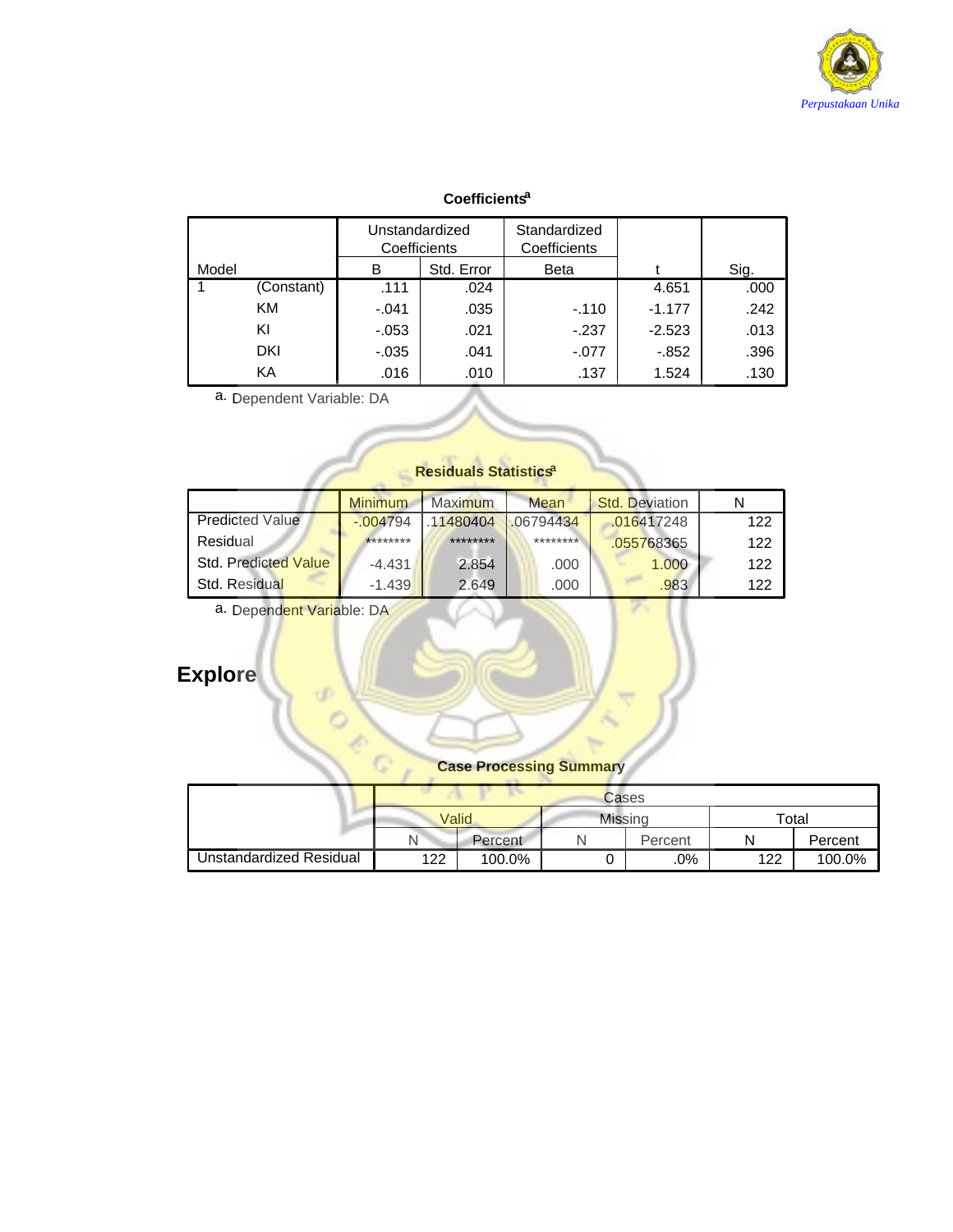

### **Descriptives**

|                                |                            |                    | Statistic   | Std. Error |
|--------------------------------|----------------------------|--------------------|-------------|------------|
| <b>Unstandardized Residual</b> | Mean                       |                    | .0000000    | .00504903  |
|                                | 95% Confidence             | Lower Bound        | $-0099959$  |            |
|                                | Interval for Mean          | <b>Upper Bound</b> | .0099959    |            |
|                                | 5% Trimmed Mean            |                    | $-0.034888$ |            |
|                                | Median                     |                    | $-0124238$  |            |
|                                | Variance                   |                    | .003        |            |
|                                | Std. Deviation             |                    | 05576836    |            |
|                                | Minimum                    |                    | $-.08162$   |            |
|                                | Maximum                    |                    | .15024      |            |
|                                | Range                      |                    | .23185      |            |
|                                | <b>Interquartile Range</b> |                    | .08191      |            |
|                                | <b>Skewness</b>            |                    | .810        | .219       |
|                                | <b>Kurtosis</b>            |                    | .032        | .435       |
|                                | <b>Extreme Values</b>      |                    |             |            |

# **Extreme Values**

|                                           |                | Case Number | Value      |
|-------------------------------------------|----------------|-------------|------------|
| Unstandardized Residual<br><b>Highest</b> |                | 94          | .15024     |
|                                           | $\overline{2}$ | 43          | .14473     |
|                                           | 3              | 53          | .14293     |
|                                           |                | 83          | .13189     |
|                                           | 5              | 30          | .13170     |
| Lowest                                    |                | 91          | $-08162$   |
|                                           |                | 62          | $-07655$   |
|                                           | D              | 107         | $-0.07603$ |
|                                           |                | 46          | $-07567$   |
|                                           | 5              | 86          | $-06991$   |

### **Tests of Normality**

|                         | Kolmogorov-Smirnov |           |      | Shapiro-Wilk     |           |      |
|-------------------------|--------------------|-----------|------|------------------|-----------|------|
|                         | <b>Statistic</b>   | df        | Sia. | <b>Statistic</b> | di        | Sig. |
| Unstandardized Residual | 114                | ィっつ<br>∠∠ | .001 | .933             | 122<br>LL | .000 |

a. Lilliefors Significance Correction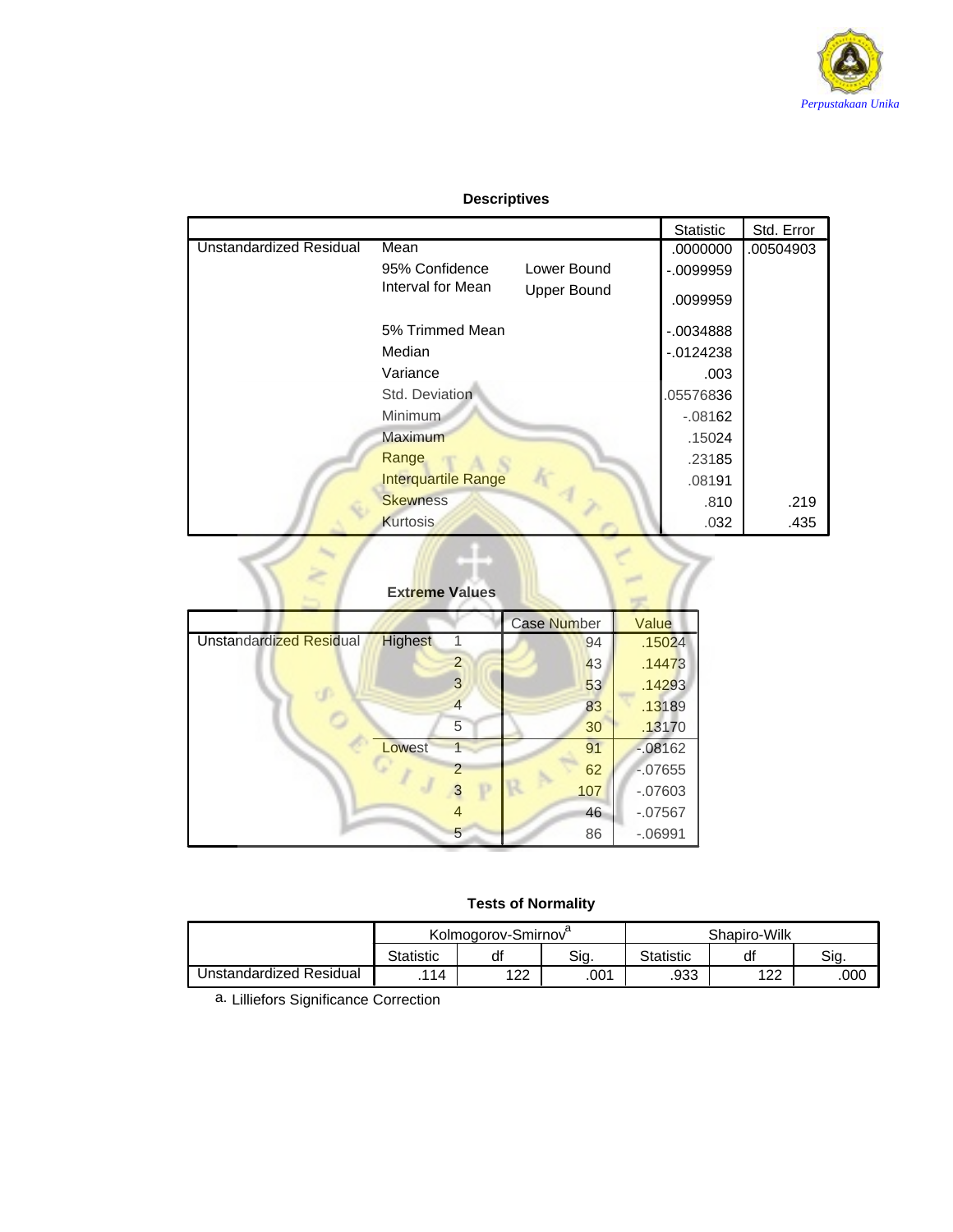

# **Unstandardized Residual**

Unstandardized Residual Stem-and-Leaf Plot

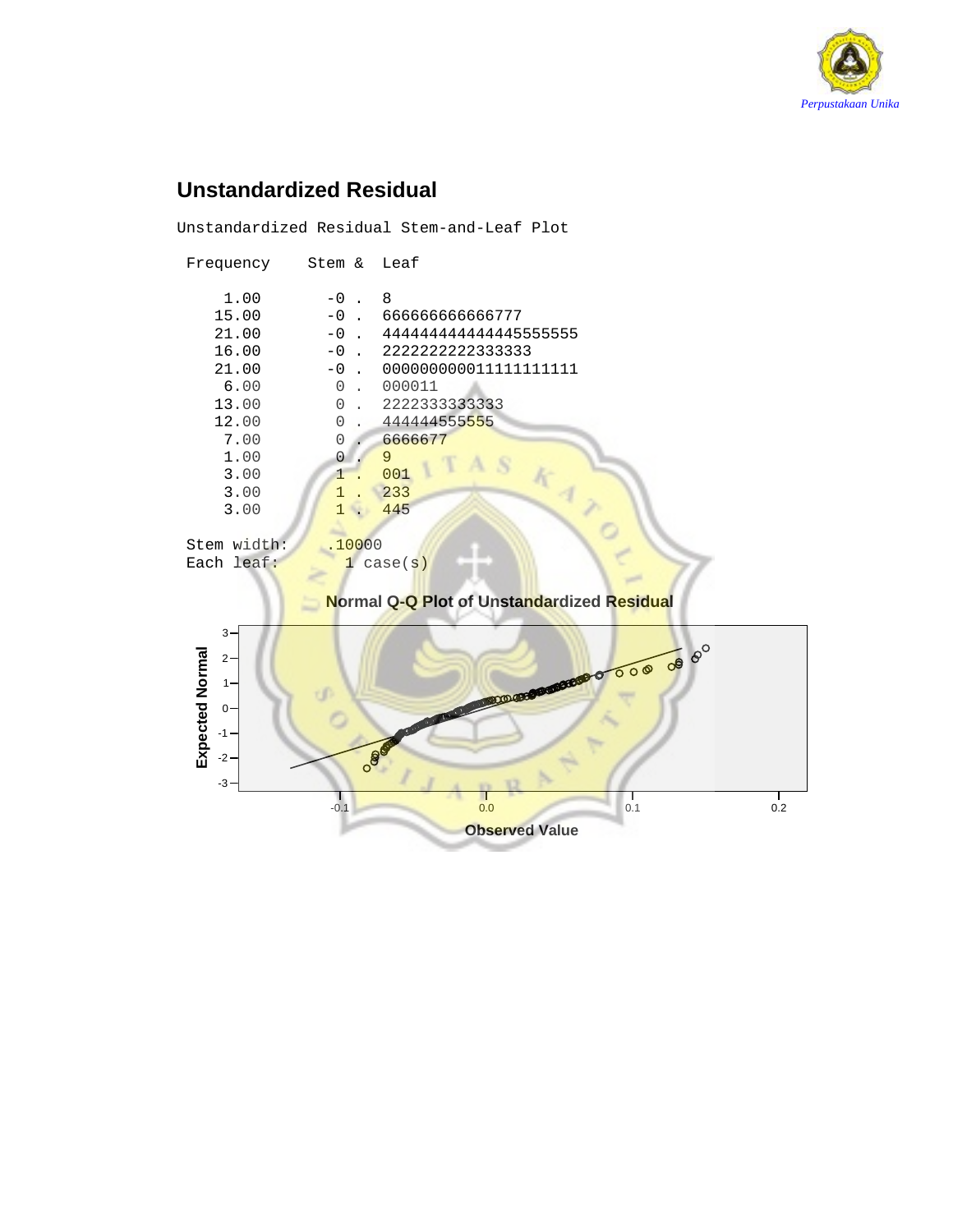



**Detrended Normal Q-Q Plot of Unstandardized Residual**

b. Dependent Variable: DA

### **Model Summary <sup>b</sup>**

| Model |       | R Square | Adiusted<br>R Square | Std. Error of<br>the Estimate |
|-------|-------|----------|----------------------|-------------------------------|
|       | .343ª | .118     | .086                 | .051514643                    |

a. Predictors: (Constant), KA, KM, DKI, KI

b. Dependent Variable: DA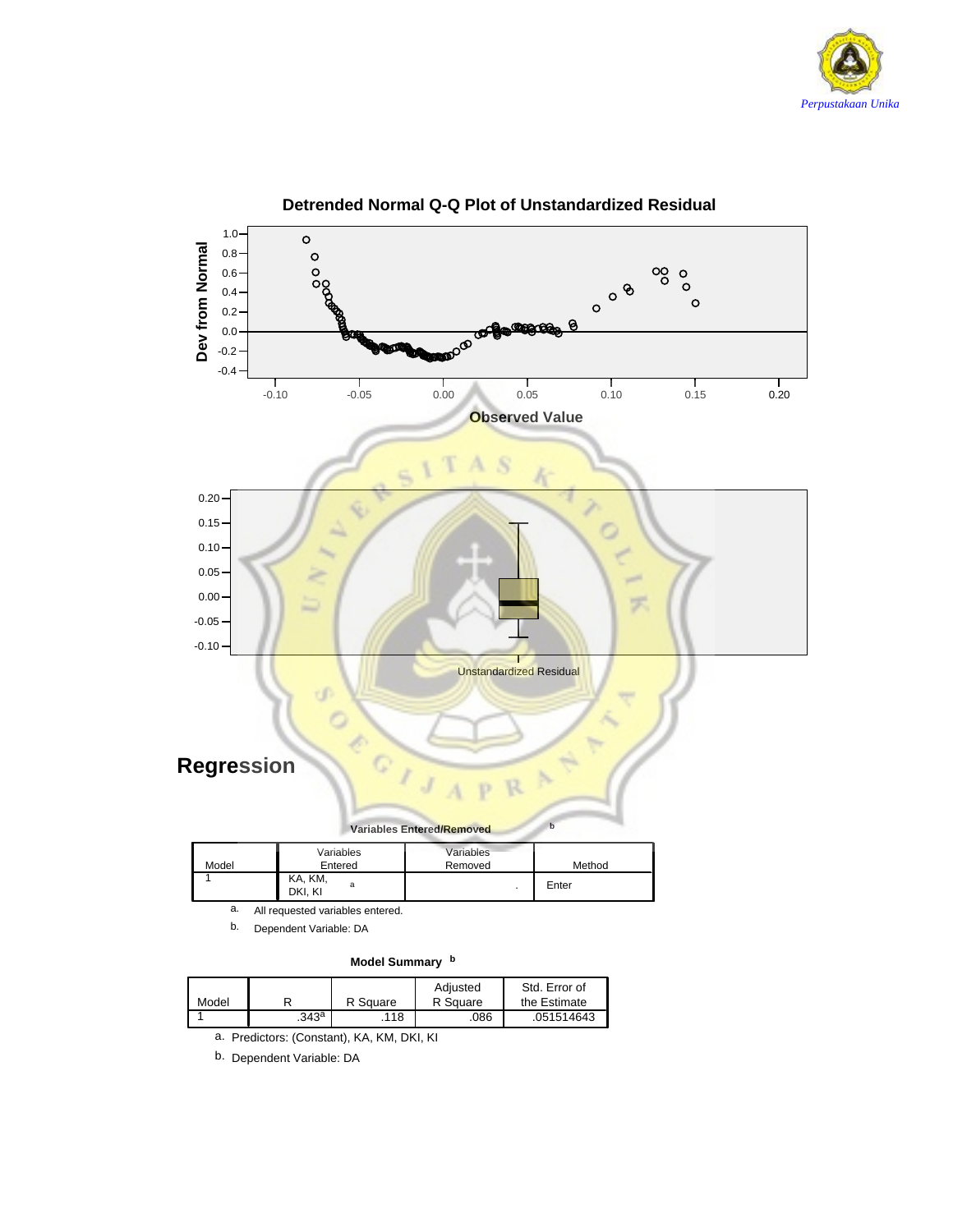

### **ANOVAb**

| Model |            | Sum of<br>Squares | df  | Mean Square |       | Sig.  |
|-------|------------|-------------------|-----|-------------|-------|-------|
|       | Regression | .039              | 4   | .010        | 3.708 | .007a |
|       | Residual   | .295              | 111 | .003        |       |       |
|       | Total      | .334              | 115 |             |       |       |

a. Predictors: (Constant), KA, KM, DKI, KI

b. Dependent Variable: DA

| Coefficients <sup>4</sup> |            |                                              |            |                                     |          |      |  |  |  |
|---------------------------|------------|----------------------------------------------|------------|-------------------------------------|----------|------|--|--|--|
|                           |            | <b>Unstandardized</b><br><b>Coefficients</b> |            | Standardized<br><b>Coefficients</b> |          |      |  |  |  |
| Model                     |            | B.                                           | Std. Error | <b>Beta</b>                         |          | Sig. |  |  |  |
|                           | (Constant) | .110                                         | .022       |                                     | 5.081    | .000 |  |  |  |
|                           | KM.        | $-.040$                                      | .032       | $-118$                              | $-1.252$ | .213 |  |  |  |
|                           | KI         | $-061$                                       | .019       | $-.302$                             | $-3.201$ | .002 |  |  |  |
|                           | <b>DKI</b> | $-0.025$                                     | .037       | $-.060$                             | $-667$   | .506 |  |  |  |
|                           | KA         | .017                                         | .010       | .155                                | 1.723    | .088 |  |  |  |

a. Dependent Variable: DA

### **Residuals Statisticsa**

|                        | <b>Minimum</b> | Maximum  | Mean.     | <b>Std. Deviation</b> |     |
|------------------------|----------------|----------|-----------|-----------------------|-----|
| <b>Predicted Value</b> | $-0.019190$    | 11830407 | .06585207 | .018500996            | 116 |
| Residual               | ********       | ******** | ********  | .050610807            | 116 |
| Std. Predicted Value   | $-4.597$       | 2.835    | .000      | 1.000                 | 116 |
| <b>Std. Residual</b>   | $-1.565$       | 2.598    | .000.     | .982                  | 116 |

a. Dependent Variable: DA

# **Explore**

### **Case Processing Summary**

|                         |       | Cases   |         |         |             |         |  |  |
|-------------------------|-------|---------|---------|---------|-------------|---------|--|--|
|                         | Valid |         | Missina |         | $\tau$ otal |         |  |  |
|                         | Ν     | Percent | N       | Percent |             | Percent |  |  |
| Unstandardized Residual | 116   | 100.0%  |         | .0%     | 116         | 100.0%  |  |  |

### **Coefficientsa**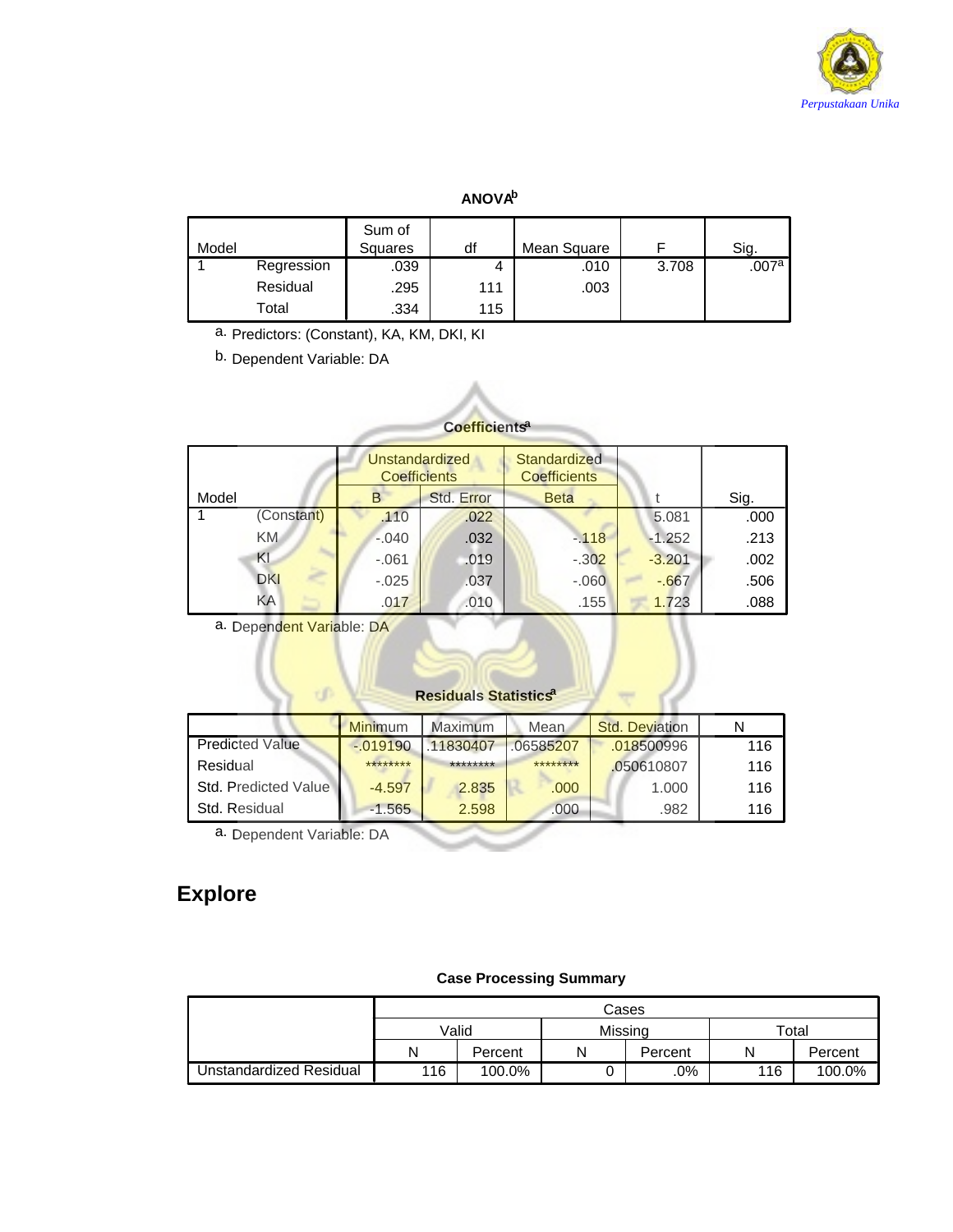

### **Descriptives**

|                                |                            |                    | Statistic  | Std. Error |
|--------------------------------|----------------------------|--------------------|------------|------------|
| <b>Unstandardized Residual</b> | Mean                       |                    | .0000000   | .00469910  |
|                                | 95% Confidence             | Lower Bound        | $-0093080$ |            |
|                                | Interval for Mean          | <b>Upper Bound</b> | .0093080   |            |
|                                | 5% Trimmed Mean            |                    | $-0027043$ |            |
|                                | Median                     |                    | $-0111708$ |            |
|                                | Variance                   |                    | .003       |            |
|                                | Std. Deviation             |                    | .05061081  |            |
|                                | Minimum                    |                    | $-.08061$  |            |
|                                | Maximum                    |                    | .13382     |            |
|                                | Range                      |                    | .21443     |            |
|                                | <b>Interquartile Range</b> |                    | .08298     |            |
|                                | <b>Skewness</b>            |                    | .657       | .225       |
|                                | <b>Kurtosis</b>            |                    | $-.285$    | .446       |
|                                | <b>Extreme Values</b>      |                    |            |            |

**Extreme Values**

|                                |                |   | <b>Case Number</b> | Value     |
|--------------------------------|----------------|---|--------------------|-----------|
| <b>Unstandardized Residual</b> | <b>Highest</b> |   | 30                 | .13382    |
|                                |                | 2 | 80                 | .12940    |
|                                |                | 3 | 82                 | .12392    |
|                                |                | 4 | 28                 | .11593    |
|                                |                | 5 | 15                 | .10916    |
|                                | Lowest         |   | 87                 | $-08061$  |
|                                |                | Ρ | 45                 | $-.07419$ |
|                                |                | 3 | 56                 | $-.07007$ |
|                                |                | 4 | 98                 | $-06688$  |
|                                |                | 5 | 105                | $-06598$  |

### **Tests of Normality**

|                         |                  | Kolmogorov-Smirnov |      | Shapiro-Wilk     |     |      |
|-------------------------|------------------|--------------------|------|------------------|-----|------|
|                         | <b>Statistic</b> | df                 | Sig. | <b>Statistic</b> | df  | Sig. |
| Jnstandardized Residual | .119             | 116                | .000 | .946             | 116 | .000 |

a. Lilliefors Significance Correction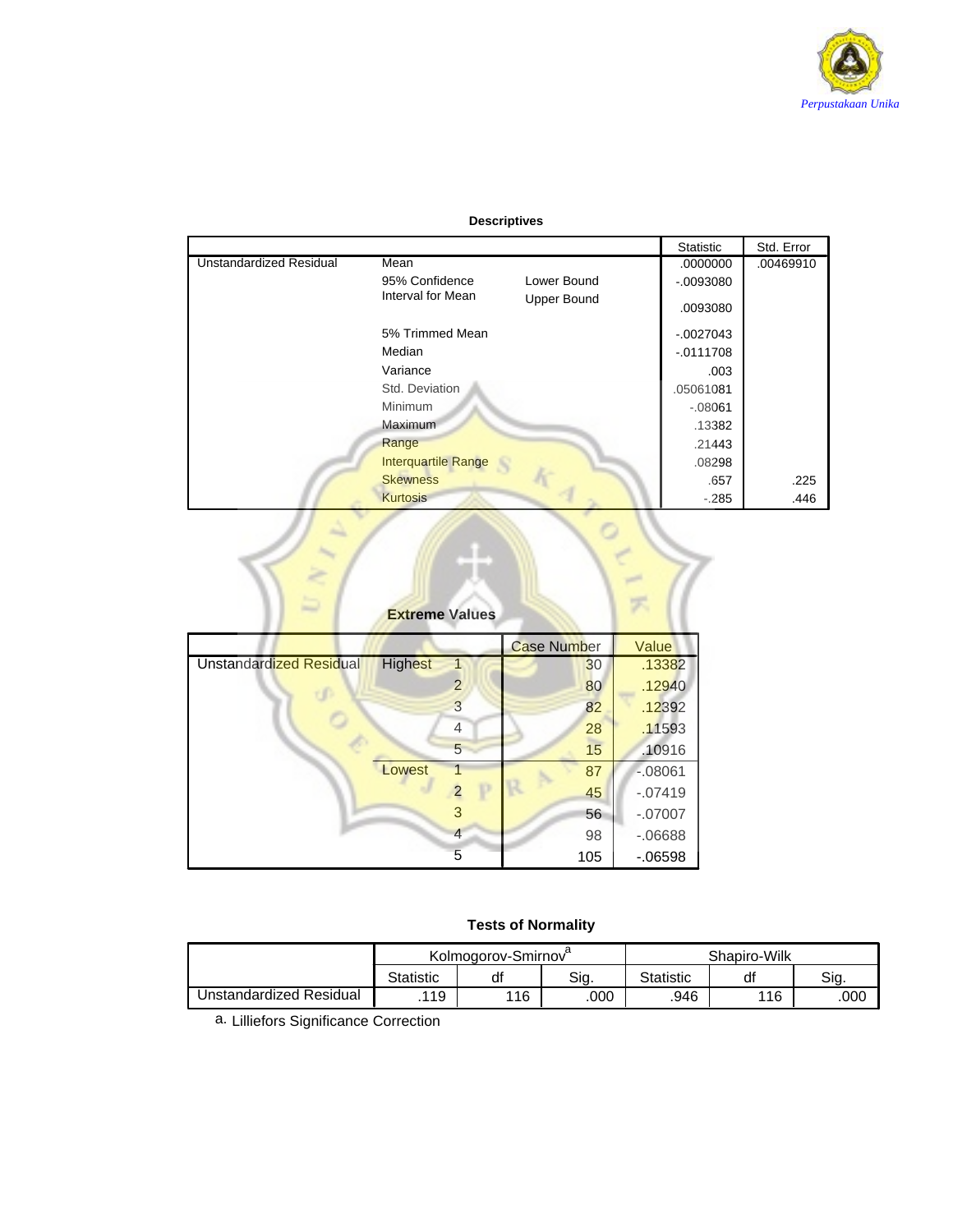

# **Unstandardized Residual**

Unstandardized Residual Stem-and-Leaf Plot Frequency Stem & Leaf  $\begin{array}{ccc} 1.00 & \quad & -0 \quad . & 8 \\ 9.00 & \quad & -0 \quad . & 6 \end{array}$  $9.00$   $-0$  . 666666677<br>20.00  $-0$  . 444444444  $\begin{array}{cccc} 20.00 & -0 . & 4444444444555555555555 \\ 16.00 & -0 . & 22222222333333333 \end{array}$  $\begin{array}{cccc} 16.00 & -0 & . & 22222222333333333 \\ 23.00 & -0 & . & 000000001111111 \end{array}$  23.00 -0 . 00000000111111111111111  $9.00$  0. 000001111<br>  $9.00$  0. 2233333333  $9.00$  0 . 223333333<br>13.00 0 . 4444444444  $\begin{array}{ccc} 13.00 & 0 & 44444444455555 \ 8.00 & 0 & 66666677 \ \end{array}$ 0 . 66666677<br>0 . 89  $2.00$   $0.89$ <br> $3.00$   $1.001$  $\begin{array}{|c|c|c|c|}\n\hline\n3.00 & 1 & 001 \\
\hline\n1 & 223 & \hline\n\end{array}$  $3.00$  1 Stem width: .10000<br>Each leaf: 1 case(s) Each leaf: **Normal Q-Q Plot of Unstandardized Residual** 4 Expected Normal **Expected Normal**  $2 -$ CRUCCH pomo  $0 -$ **DELL'ANTIQUES** odo -2 -4 -0.15 -0.10 -0.05 0.00 0.05 0.10 0.15 **Observed Value**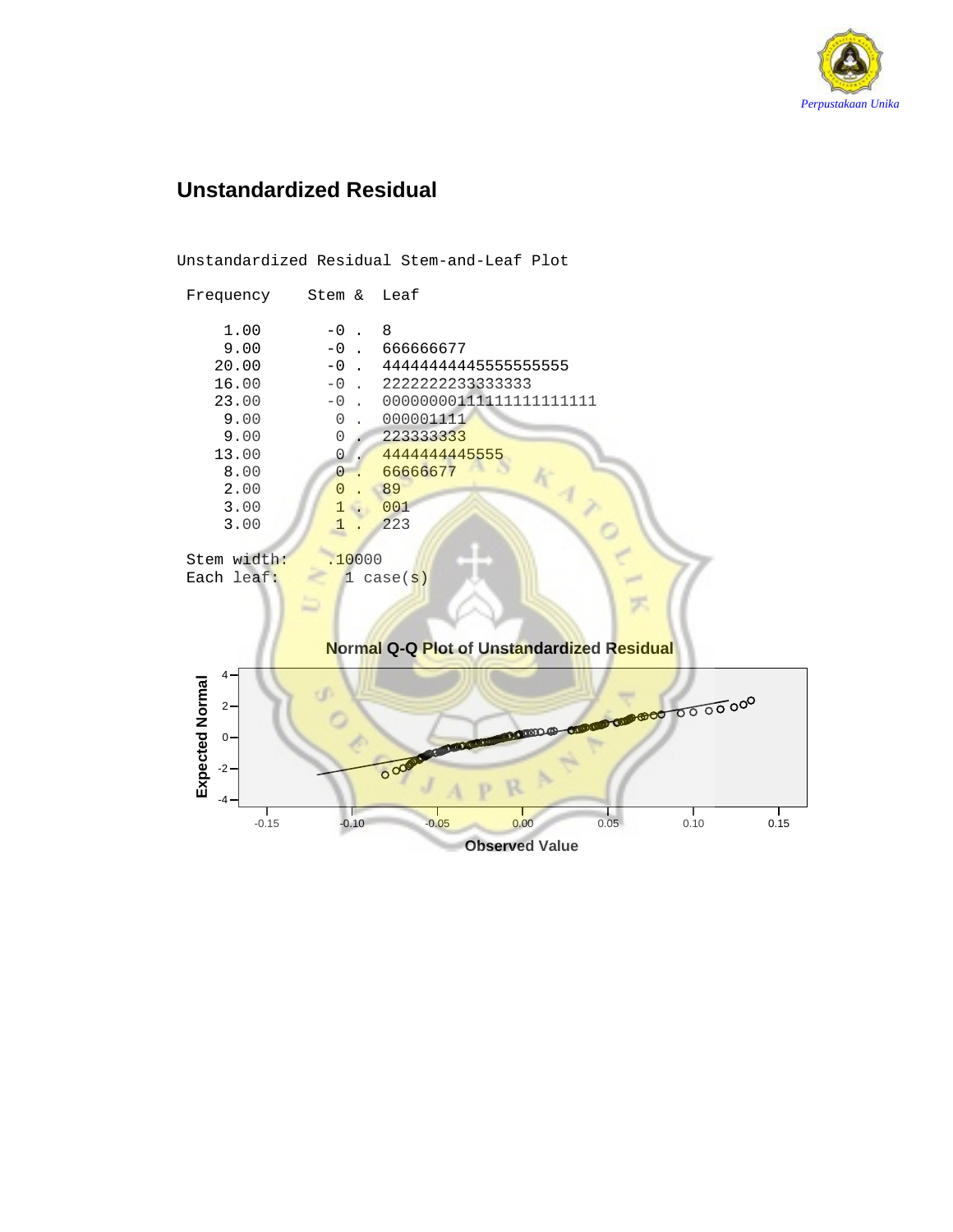



### **Detrended Normal Q-Q Plot of Unstandardized Residual**

### **Variables Entered/Removedb**

| Model | Variables<br>Entered | Variables<br>Removed | Method |
|-------|----------------------|----------------------|--------|
|       | KA, DKI, KI,         |                      | Enter  |

- a. All requested variables entered.
- b. Dependent Variable: DA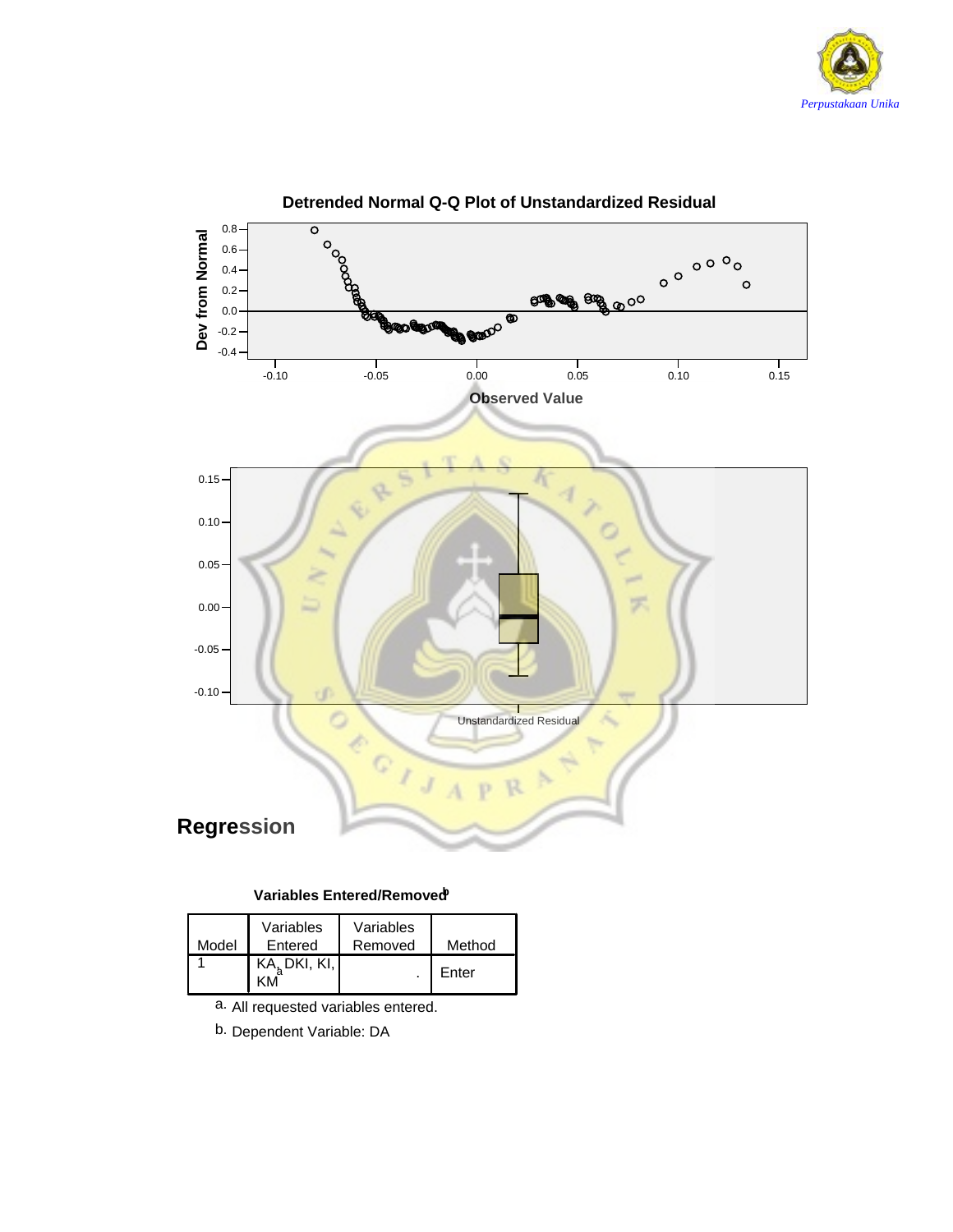

### **Model Summaryb**

|       |          |          | Adjusted | Std. Error of |
|-------|----------|----------|----------|---------------|
| Model |          | R Square | R Square | the Estimate  |
|       | $.331^a$ | .109     | .074     | .043536905    |

a. Predictors: (Constant), KA, DKI, KI, KM

b. Dependent Variable: DA

### **ANOVAb**

| Model |            | Sum of<br>Squares | df  | <b>Mean Square</b> |       | Sig.  |
|-------|------------|-------------------|-----|--------------------|-------|-------|
|       | Regression | .024              |     | .006               | 3.100 | .019a |
|       | Residual   | .191              | 101 | .002               |       |       |
|       | Total      | .215              | 105 |                    |       |       |

a. Predictors: (Constant), KA, DKI, KI, KM

b. Dependent Variable: DA

# **Coefficientsa**

|       |            |          | Unstandardized<br><b>Coefficients</b> |            | <b>Standardized</b><br><b>Coefficients</b> |          |      |
|-------|------------|----------|---------------------------------------|------------|--------------------------------------------|----------|------|
| Model |            | B        |                                       | Std. Error | <b>Beta</b>                                |          | Sig. |
|       | (Constant) |          | .097                                  | .019       |                                            | 5.019    | .000 |
|       | KM.        | $-029$   |                                       | .028       | $-103$                                     | $-1.033$ | .304 |
|       | KI         | $-0.047$ |                                       | .017       | $-274$                                     | $-2.761$ | .007 |
|       | DKI        | $-0.022$ |                                       | .032       | $-0.066$                                   | $-0.693$ | .490 |
|       | KA         |          | .016                                  | .009       | .177                                       | 1.865    | .065 |

a. Dependent Variable: DA

### **Residuals Statisticsa**

|                             | Minimum     | Maximum   | Mean      | Std. Deviation |     |
|-----------------------------|-------------|-----------|-----------|----------------|-----|
| <b>Predicted Value</b>      | $-0.003730$ | .10501405 | .06234783 | .014962363     | 106 |
| Residual                    | ********    | ********  | ********  | .042699579     | 106 |
| <b>Std. Predicted Value</b> | $-4.416$    | 2.852     | .000      | 1.000          | 106 |
| Std. Residual               | $-1.404$    | 2.374     | .000      | .981           | 106 |

a. Dependent Variable: DA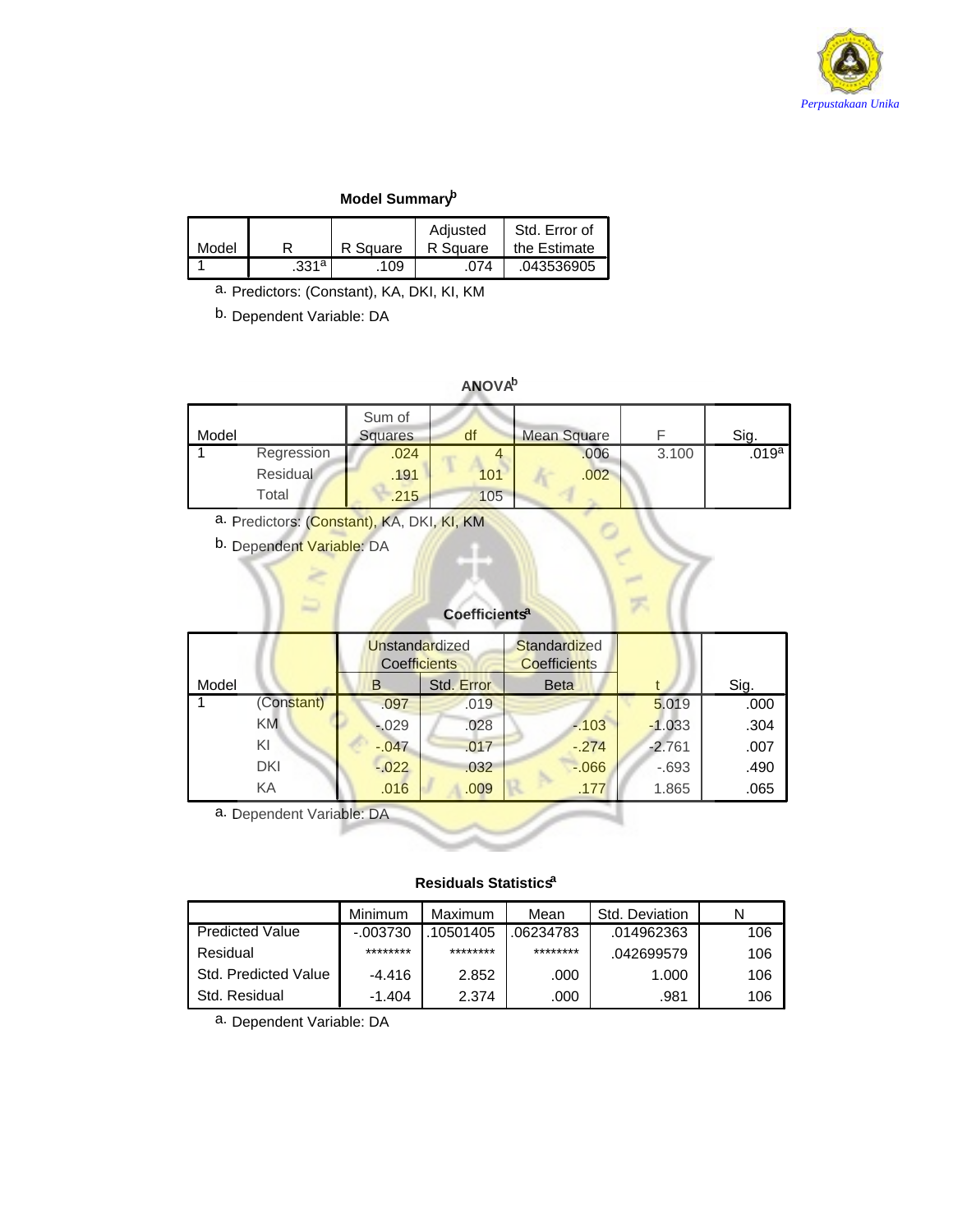

# **Explore**

|                         |                                | Cases   |         |         |       |         |  |  |  |
|-------------------------|--------------------------------|---------|---------|---------|-------|---------|--|--|--|
|                         |                                | Valid   | Missina |         | Total |         |  |  |  |
|                         | Ν                              | Percent | Ν       | Percent | N     | Percent |  |  |  |
| Unstandardized Residual | 106<br>$.0\%$<br>106<br>100.0% |         |         |         |       | 100.0%  |  |  |  |

### **Case Processing Summary**

|                         |                                                | Statistic   | Std. Error |
|-------------------------|------------------------------------------------|-------------|------------|
| Unstandardized Residual | Mean                                           | .0000000    | .00414735  |
|                         | 95% Confidence<br><b>Lower Bound</b>           | $-0.082234$ |            |
|                         | <b>Interval for Mean</b><br><b>Upper Bound</b> | .0082234    |            |
|                         | 5% Trimmed Mean                                | $-0015160$  |            |
|                         | <b>Median</b>                                  | $-0079948$  |            |
|                         | Variance                                       | .002        |            |
| ۵                       | Std. Deviation                                 | 04269958    |            |
|                         | <b>Minimum</b>                                 | $-06112$    |            |
|                         | <b>Maximum</b>                                 | .10336      |            |
|                         | Range                                          | .16448      |            |
|                         | <b>Interquartile Range</b>                     | .07258      |            |
|                         | <b>Skewness</b>                                | .480        | .235       |
|                         | <b>Kurtosis</b>                                | $-.847$     | .465       |

### **Descriptives**

O

|                                |         | <b>Extreme Values</b> |                    |          |
|--------------------------------|---------|-----------------------|--------------------|----------|
|                                |         |                       | <b>Case Number</b> | Value    |
| <b>Unstandardized Residual</b> | Highest |                       | 78                 | .10336   |
|                                |         | 2                     | 28                 | .09407   |
|                                |         | 3                     | 11                 | .08264   |
|                                |         | 4                     | 23                 | .08119   |
|                                |         | 5                     | 3                  | .07448   |
|                                | Lowest  | 1                     | 65                 | $-06112$ |
|                                |         | 2                     | 58                 | $-06096$ |
|                                |         | 3                     | 98                 | $-05986$ |
|                                |         | 4                     | 36                 | $-05770$ |
|                                |         | 5                     | 47                 | $-05699$ |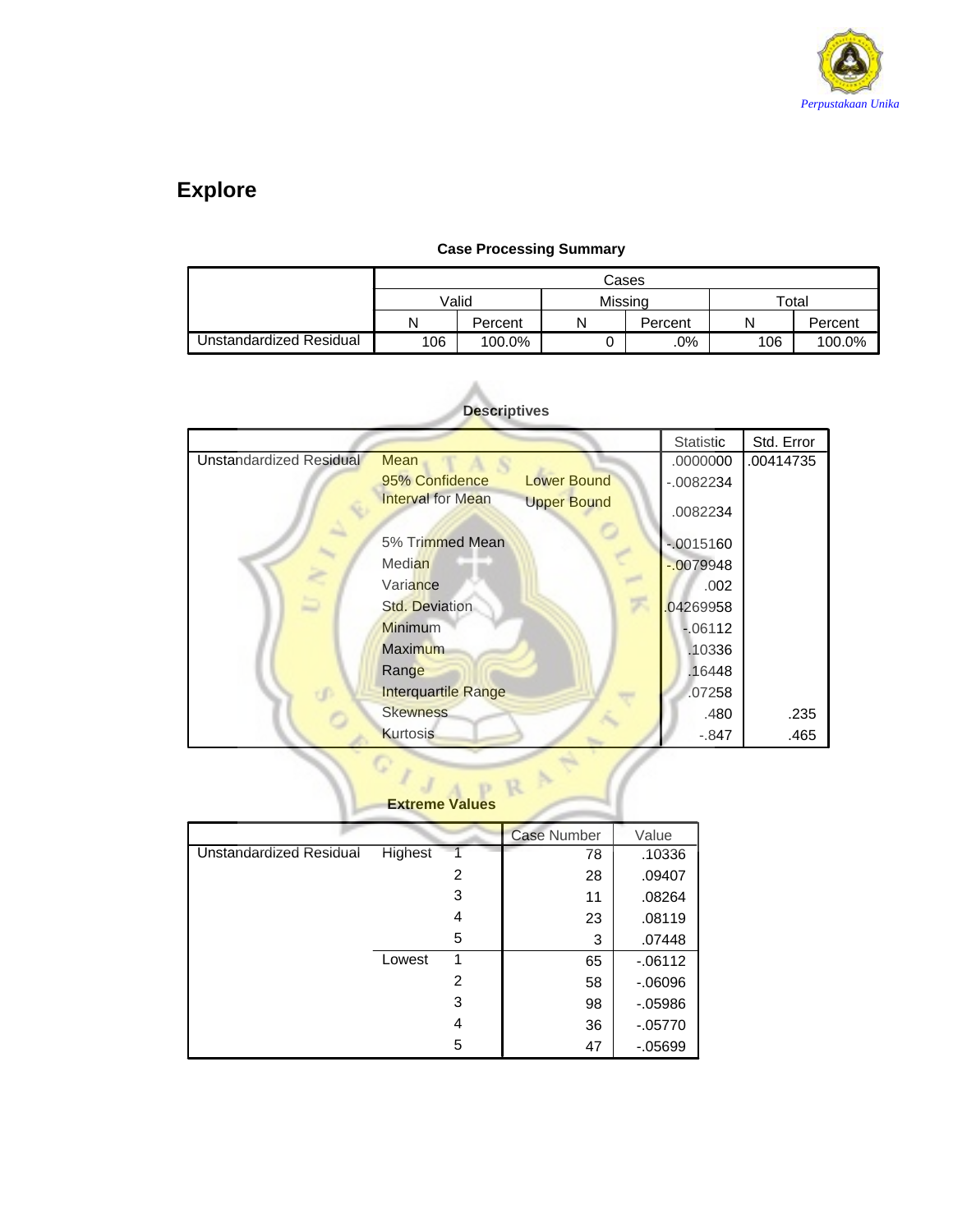

### **Tests of Normality**

|                         | Kolmogorov-Smirnov<br>Sig.<br><b>Statistic</b><br>df |     |      | Shapiro-Wilk |     |      |
|-------------------------|------------------------------------------------------|-----|------|--------------|-----|------|
|                         |                                                      |     |      | Statistic    | di  | Sia. |
| Unstandardized Residual | .113                                                 | 106 | .002 | .942         | 106 | .000 |

a. Lilliefors Significance Correction

# **Unstandardized Residual**

Unstandardized Residual Stem-and-Leaf Plot

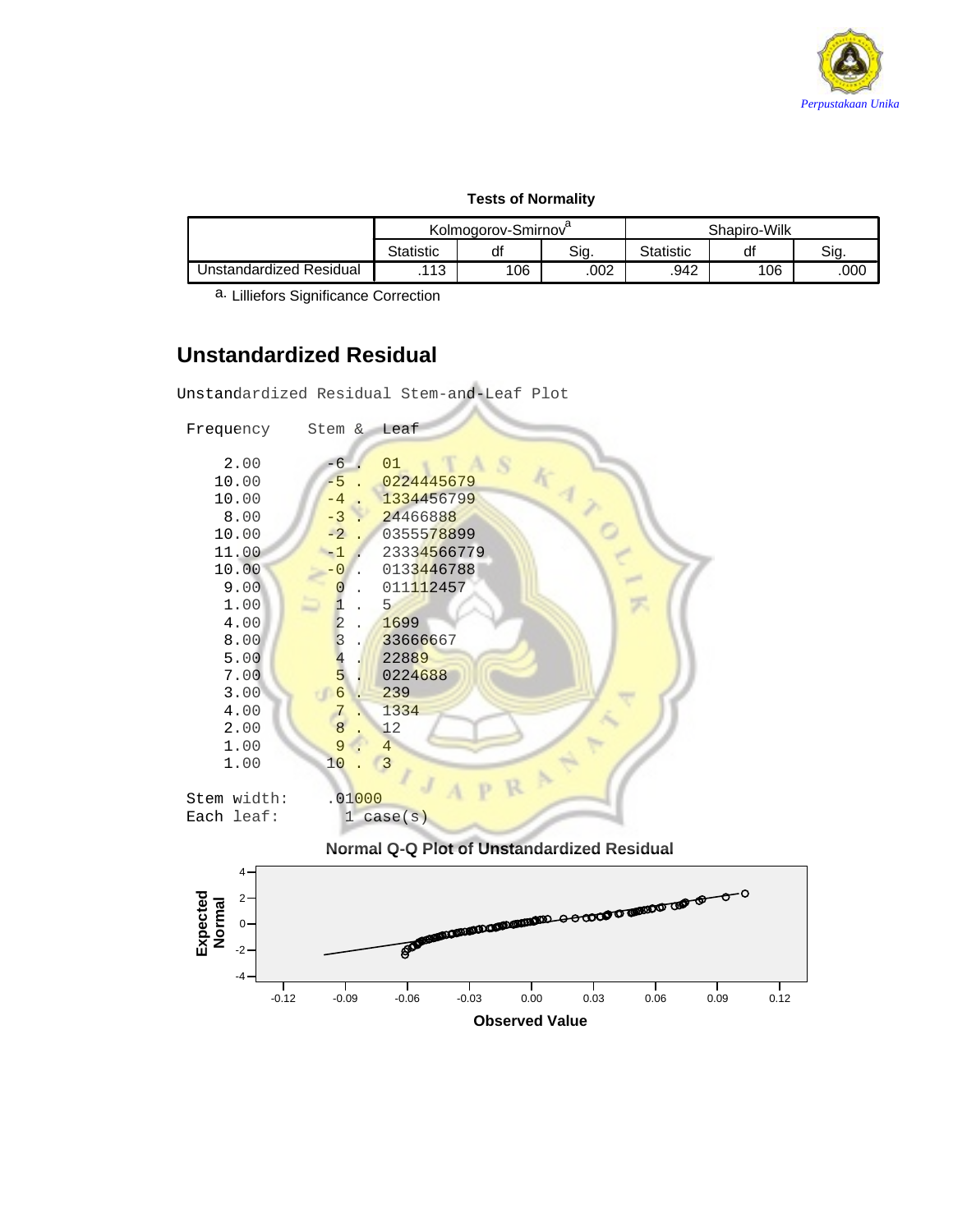



**Detrended Normal Q-Q Plot of Unstandardized Residual**

b. Dependent Variable: DA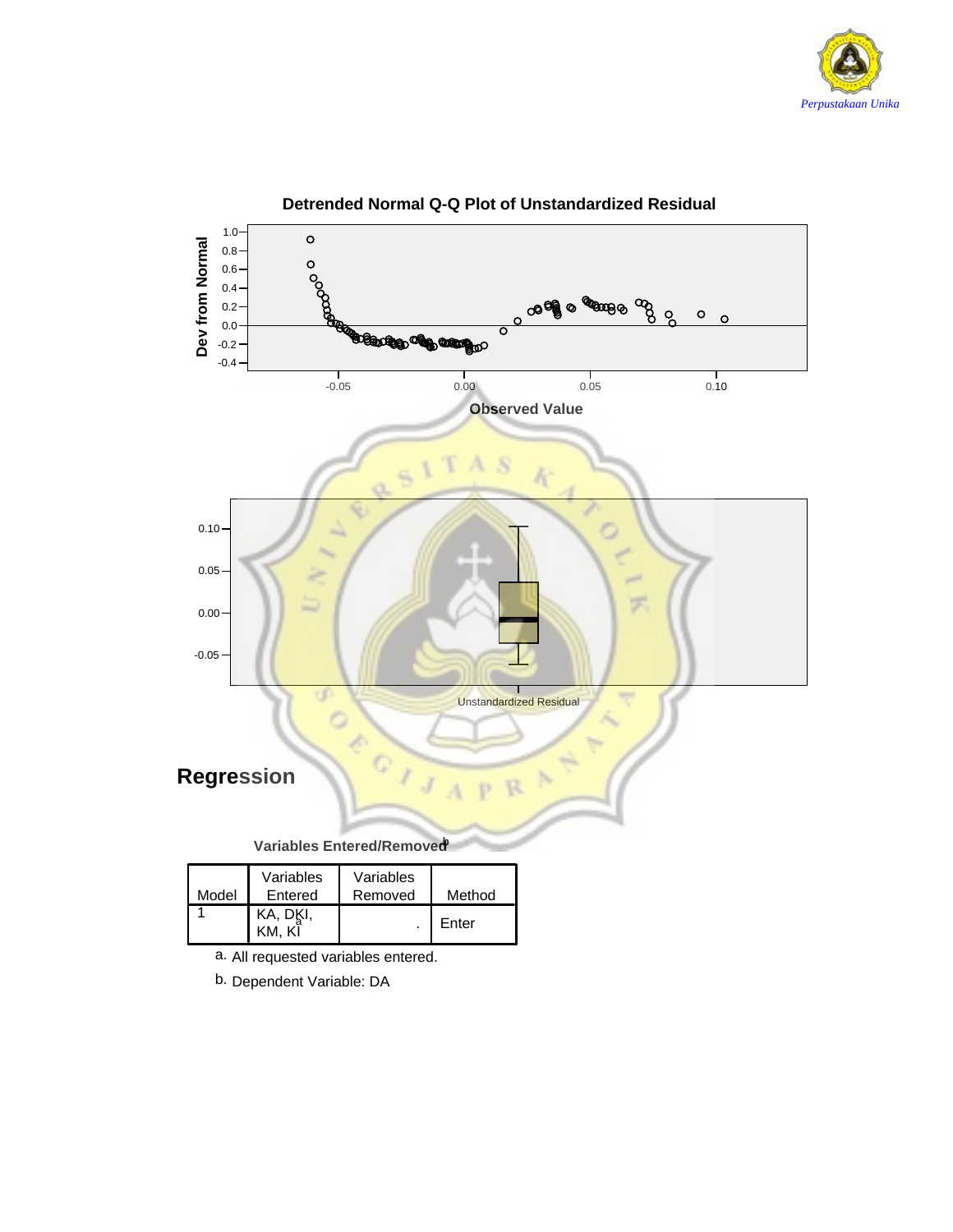

### **Model Summaryb**

|       |                   |          | Adjusted | Std. Error of |
|-------|-------------------|----------|----------|---------------|
| Model |                   | R Square | R Square | the Estimate  |
|       | .400 <sup>a</sup> | 160      | .123     | .038437625    |

a. Predictors: (Constant), KA, DKI, KM, KI

b. Dependent Variable: DA

### **ANOVAb**

| Model |            | Sum of<br>Squares | df | Mean Square |       | Sig.              |
|-------|------------|-------------------|----|-------------|-------|-------------------|
|       | Regression | .026              |    | .006        | 4.332 | .003 <sup>a</sup> |
|       | Residual   | .134              | 91 | .001        |       |                   |
|       | Total      | .160              | 95 |             |       |                   |

a. Predictors: (Constant), KA, DKI, KM, KI

b. Dependent Variable: DA

### **Coefficientsa**

t.<br>Text

|       |            |   | Unstandardized<br><b>Coefficients</b> |            | <b>Standardized</b><br><b>Coefficients</b> |          |      |
|-------|------------|---|---------------------------------------|------------|--------------------------------------------|----------|------|
| Model |            | B |                                       | Std. Error | <b>Beta</b>                                |          | Sig. |
|       | (Constant) |   | .100                                  | .017       |                                            | 5.775    | .000 |
|       | KM.        |   | $-0.024$                              | .025       | $-0.98$                                    | $-0.965$ | .337 |
|       | KI         |   | $-0.047$                              | .015       | $-0.314$                                   | $-3.085$ | .003 |
|       | <b>DKI</b> |   | $-0.039$                              | .029       | $-130$                                     | $-1.341$ | .183 |
|       | KA         |   | .018                                  | .008       | .217                                       | 2.229    | .028 |

a. Dependent Variable: DA

### **Residuals Statisticsa**

|                        | Minimum     | Maximum   | Mean     | Std. Deviation |    |
|------------------------|-------------|-----------|----------|----------------|----|
| <b>Predicted Value</b> | $-0.005156$ | .10475693 | 06062219 | .016415418     | 96 |
| Residual               | ********    | ********  | ******** | .037619709     | 96 |
| Std. Predicted Value   | $-4.007$    | 2.689     | .000     | 1.000          | 96 |
| Std. Residual          | $-1.430$    | 1.958     | .000     | .979           | 96 |

a. Dependent Variable: DA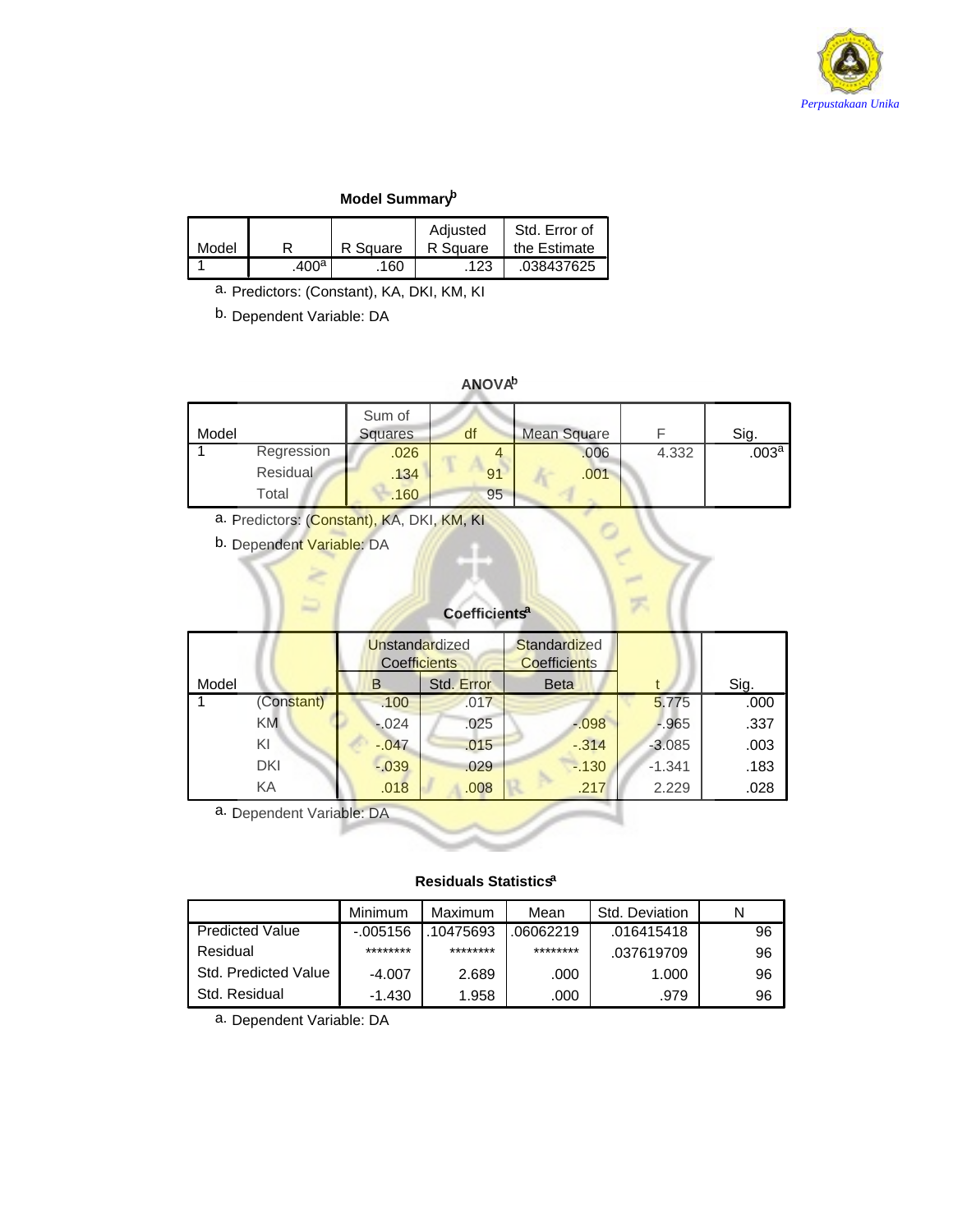

# **Explore**

### **Case Processing Summary**

|                         |                                     | Cases   |   |         |             |         |  |  |  |
|-------------------------|-------------------------------------|---------|---|---------|-------------|---------|--|--|--|
|                         |                                     | Valid   |   | Missina | $\tau$ otal |         |  |  |  |
|                         | Ν                                   | Percent | N | Percent |             | Percent |  |  |  |
| Unstandardized Residual | .0%<br>96<br>96<br>100.0%<br>100.0% |         |   |         |             |         |  |  |  |

|                                 |                    | Statistic   | Std. Error |
|---------------------------------|--------------------|-------------|------------|
| Unstandardized Residual<br>Mean |                    | .0000000    | .00383955  |
| 95% Confidence                  | <b>Lower Bound</b> | $-0076225$  |            |
| <b>Interval for Mean</b>        | <b>Upper Bound</b> | .0076225    |            |
| 5% Trimmed Mean                 |                    | $-.0010451$ |            |
| Median                          |                    | $-0061056$  |            |
| Variance                        |                    | .001        |            |
| Std. Deviation                  |                    | 03761971    |            |
| <b>Minimum</b>                  |                    | $-05498$    |            |
| Maximum                         |                    | .07526      |            |
| Range                           |                    | .13025      |            |
| Interquartile Range             |                    | .06852      |            |
| <b>Skewness</b>                 |                    | .414        | .246       |
| <b>Kurtosis</b>                 |                    | $-1.029$    | .488       |
|                                 |                    |             |            |
| <b>Extreme Values</b>           |                    |             |            |

### **Descriptives**

# **Extreme Values**

|                                |         |   | <b>Case Number</b> | Value    |
|--------------------------------|---------|---|--------------------|----------|
| <b>Unstandardized Residual</b> | Highest |   | 17                 | .07526   |
|                                |         | 2 | 23                 | .07345   |
|                                |         | 3 | 72                 | .07198   |
|                                |         | 4 | 38                 | .07133   |
|                                |         | 5 | 15                 | .06687   |
|                                | Lowest  | 1 | 88                 | $-05498$ |
|                                |         | 2 | 35                 | $-05407$ |
|                                |         | 3 | 28                 | $-05381$ |
|                                |         | 4 | 18                 | $-05138$ |
|                                |         | 5 | 73                 | $-05125$ |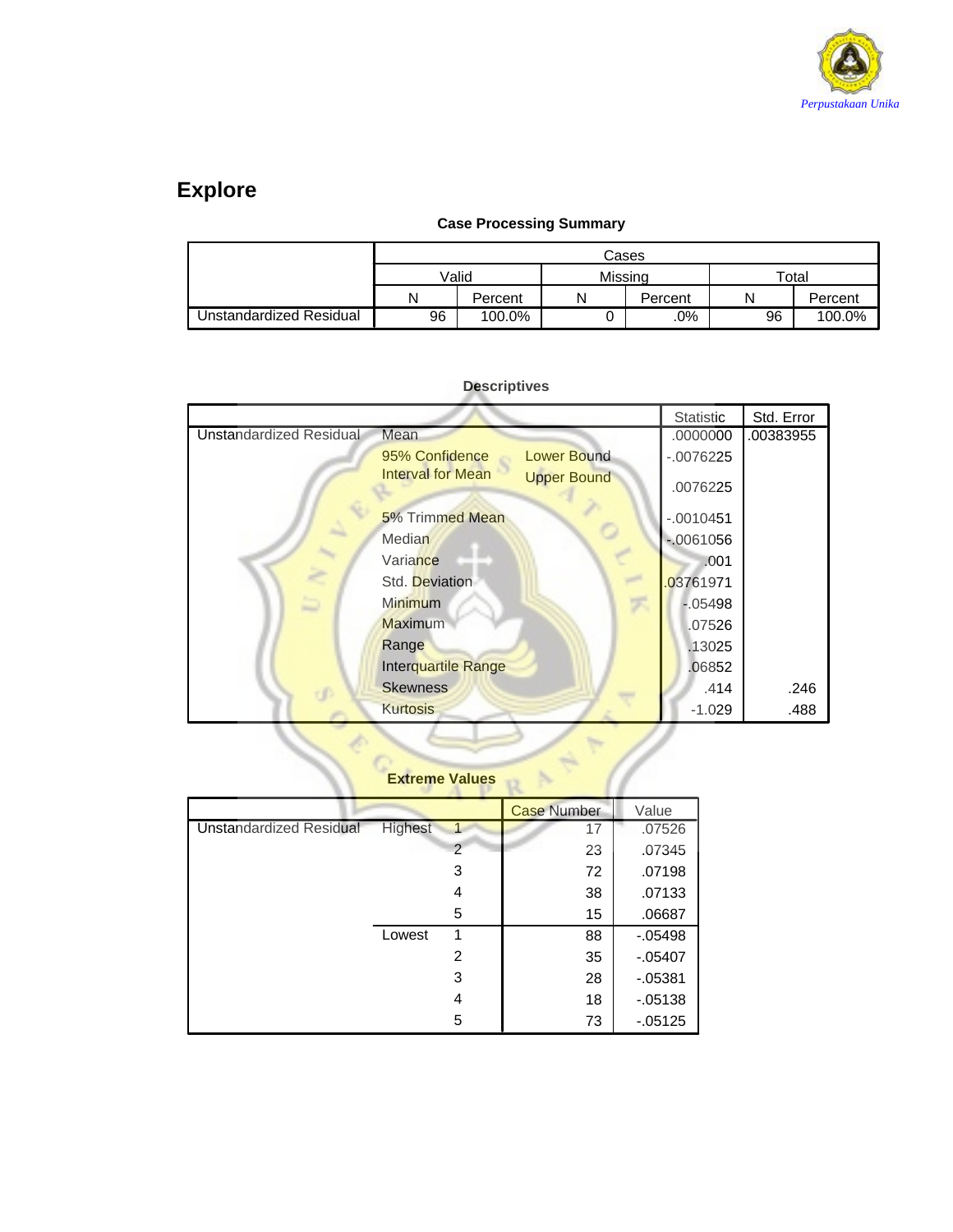

### **Tests of Normality**

|                         | Kolmogorov-Smirnov <sup>o</sup> |            |          |      | Shapiro-Wilk |      |
|-------------------------|---------------------------------|------------|----------|------|--------------|------|
|                         | Statistic                       | Sig.<br>đi |          |      | dt           | Sia  |
| Jnstandardized Residual | .105                            | 96         | n11<br>. | .936 | 96           | .00C |

a. Lilliefors Significance Correction

# **Unstandardized Residual**

Unstandardized Residual Stem-and-Leaf Plot

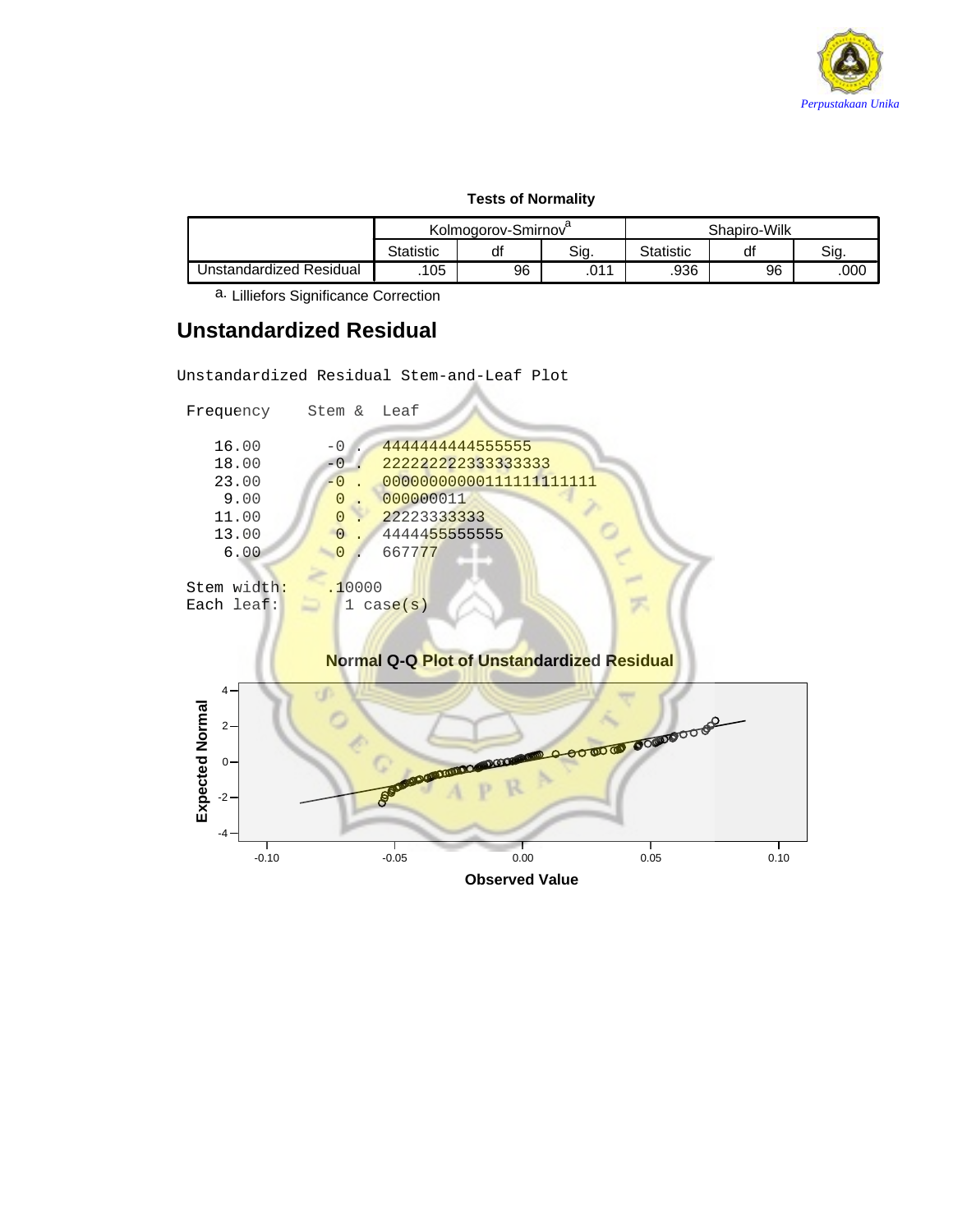



### **Detrended Normal Q-Q Plot of Unstandardized Residual**

**Regression**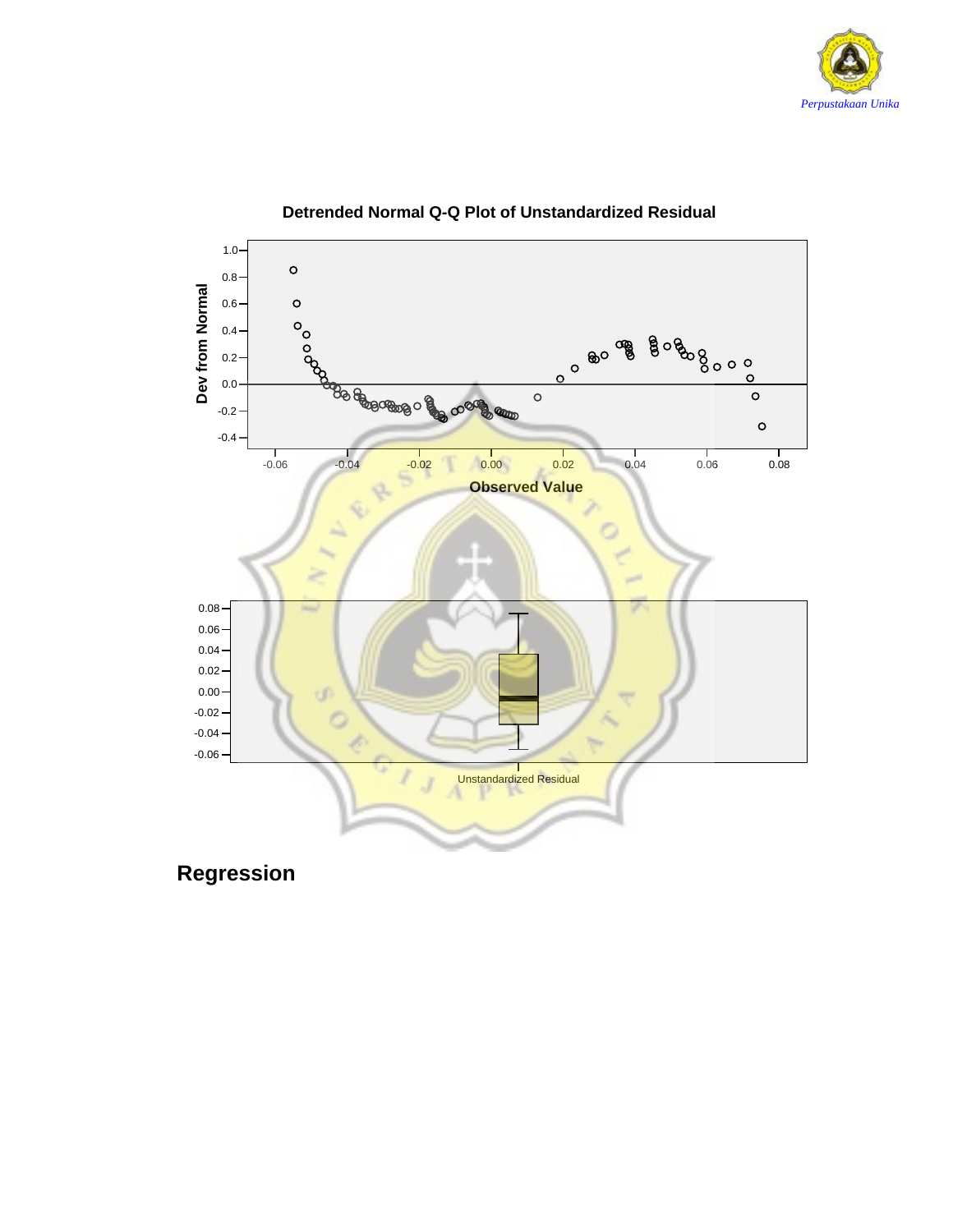

### **Variables Entered/Removedb**

| Model | Variables<br>Entered | Variables<br>Removed | Method |
|-------|----------------------|----------------------|--------|
|       | KA, DKI,<br>KM. KĪ   |                      | Enter  |

a. All requested variables entered.

b. Dependent Variable: DA

### **Model Summaryb**

| Model |       | R Square | Adjusted<br>R Square | Std. Error of<br>the Estimate |
|-------|-------|----------|----------------------|-------------------------------|
|       | .347a | 120      |                      | .033765669                    |

a. Predictors: (Constant), KA, DKI, KM, KI

b. Dependent Variable: DA

### **ANOVAb**

| Model |            | Sum of<br><b>Squares</b> |    | <b>Mean Square</b> |       | Sig.  |
|-------|------------|--------------------------|----|--------------------|-------|-------|
|       | Regression | .013                     |    | .003               | 2.774 | .032a |
|       | Residual   | .092                     | 81 | .001               |       |       |
|       | Total      | .105                     | 85 |                    |       |       |

a. Predictors: (Constant), KA, DKI, KM, KI

b. Dependent Variable: DA

### **Coefficientsa**

Ŗ.

|       |            | Unstandardized<br>Coefficients |            | Standardized<br>Coefficients |          |      |
|-------|------------|--------------------------------|------------|------------------------------|----------|------|
| Model |            | в                              | Std. Error |                              |          | Sig. |
|       | (Constant) | .087                           | .016       |                              | 5.307    | .000 |
|       | ΚM         | $-0.013$                       | .022       | -.067                        | $-606$   | .546 |
|       | KI         | $-0.028$                       | .015       | $-215$                       | $-1.932$ | .057 |
|       | DKI        | $-.041$                        | .026       | $-168$                       | $-1.590$ | .116 |
|       | KА         | .016                           | .007       | .227                         | 2.150    | .035 |

a. Dependent Variable: DA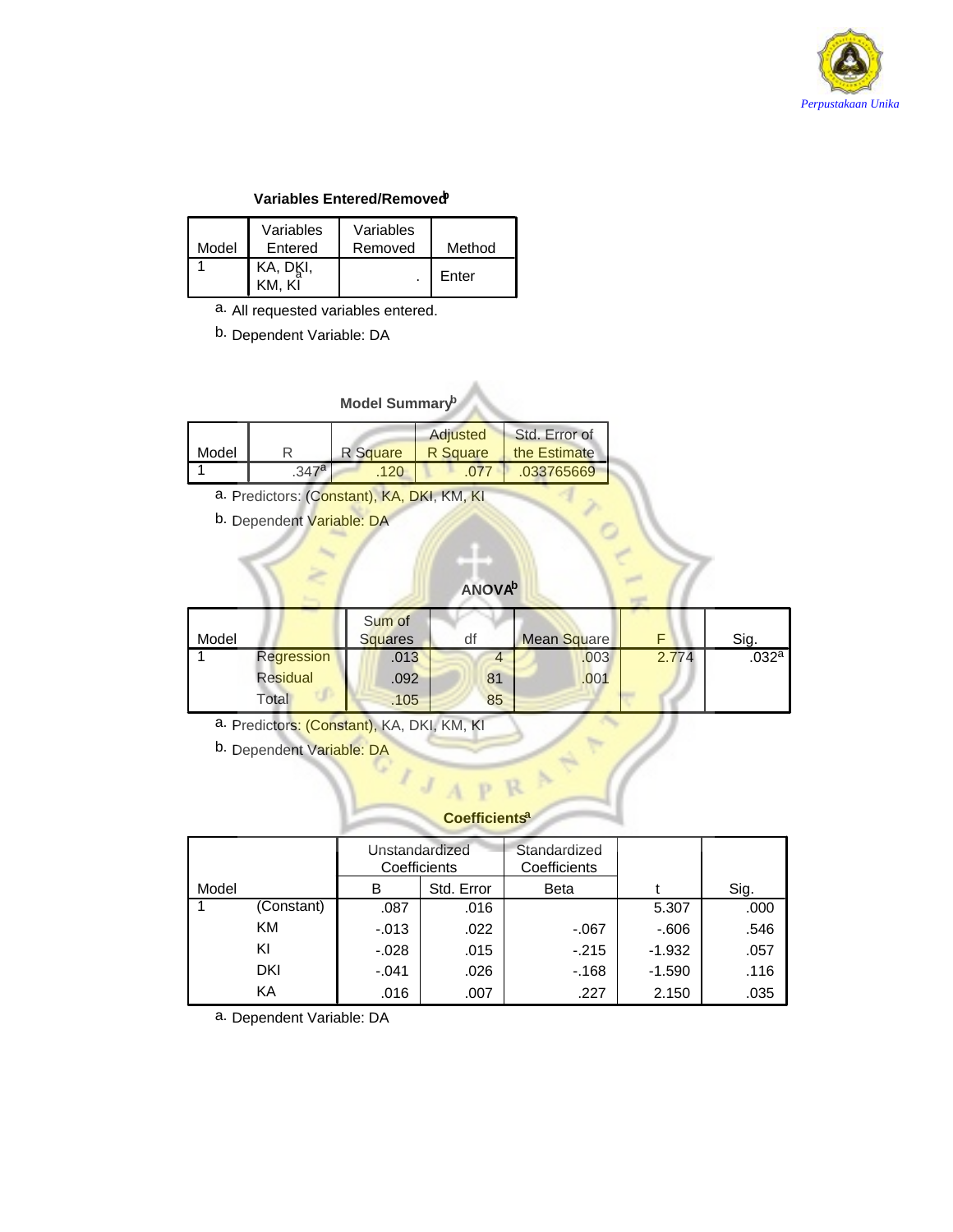

### **Residuals Statistics**<sup>a</sup>

|                        | Minimum   | Maximum   | Mean      | Std. Deviation |    |
|------------------------|-----------|-----------|-----------|----------------|----|
| <b>Predicted Value</b> | .01823289 | .08473470 | .05860558 | .012199102     | 86 |
| Residual               | ********  | ********  | ********  | .032961609     | 86 |
| Std. Predicted Value   | $-3.309$  | 2.142     | .000      | 1.000          | 86 |
| Std. Residual          | $-1.414$  | 1.804     | .000      | .976           | 86 |

a. Dependent Variable: DA

# **Explore**

# **Case Processing Summary**

|                         |       | Cases   |                |         |       |         |  |  |
|-------------------------|-------|---------|----------------|---------|-------|---------|--|--|
|                         | Valid |         | <b>Missing</b> |         | Total |         |  |  |
|                         | N.    | Percent |                | Percent |       | Percent |  |  |
| Unstandardized Residual | 86    | 100.0%  |                | 0%      | 86    | 100.0%  |  |  |

冥

### **Descriptives**

|                         |                                                | <b>Statistic</b> | Std. Error |
|-------------------------|------------------------------------------------|------------------|------------|
| Unstandardized Residual | Mean                                           | .0000000         | .00355434  |
|                         | 95% Confidence<br><b>Lower Bound</b>           | $-0070670$       |            |
|                         | <b>Interval for Mean</b><br><b>Upper Bound</b> | .0070670         |            |
|                         | 5% Trimmed Mean                                | $-0008262$       |            |
|                         | <b>Median</b>                                  | $-.0043786$      |            |
|                         | Variance                                       | .001             |            |
|                         | Std. Deviation                                 | 03296161         |            |
|                         | Minimum                                        | $-04775$         |            |
|                         | Maximum                                        | .06091           |            |
|                         | Range                                          | .10866           |            |
|                         | Interquartile Range                            | .05965           |            |
|                         | <b>Skewness</b>                                | .436             | .260       |
|                         | Kurtosis                                       | $-1.071$         | .514       |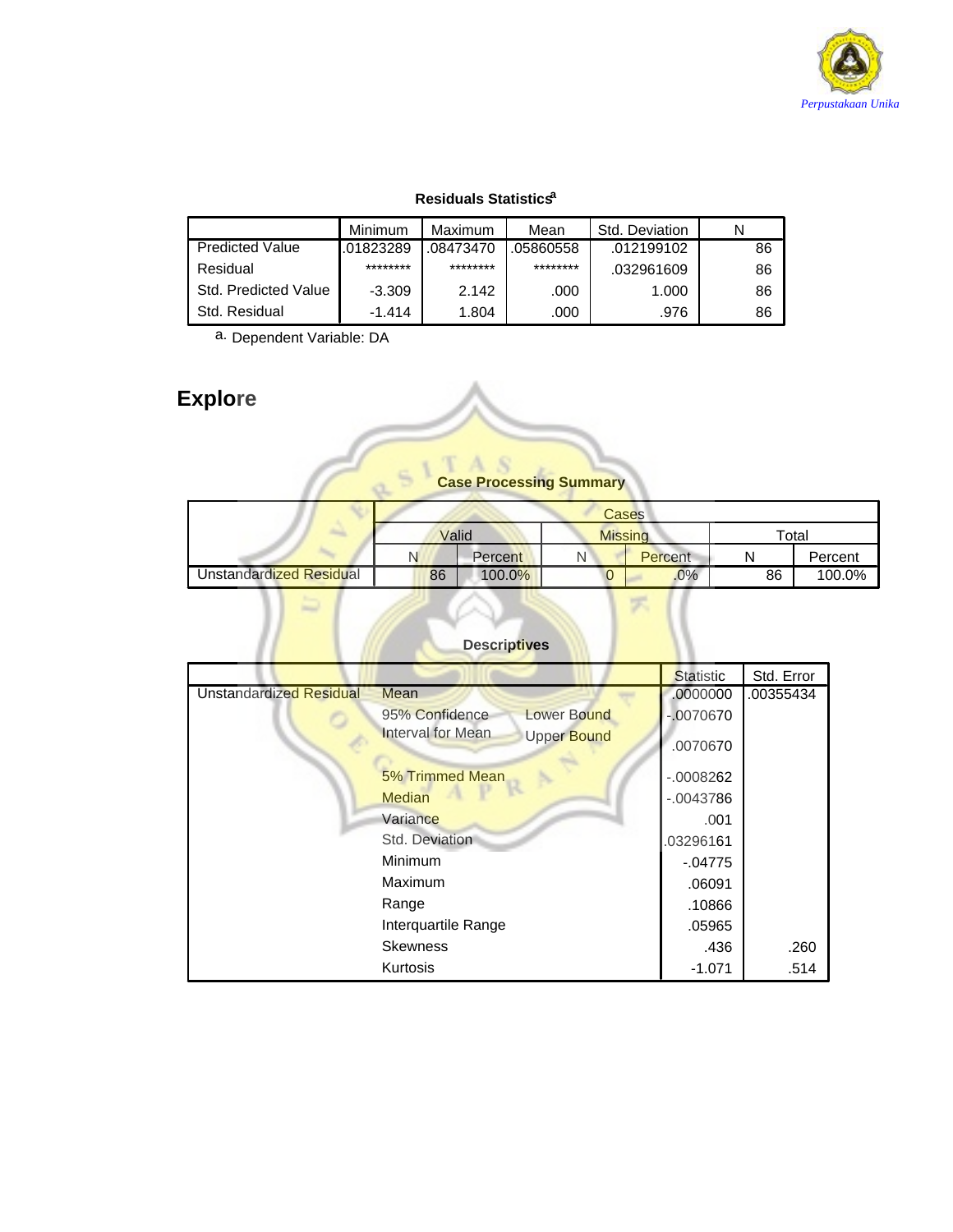

### **Extreme Values**

|                                |         |   | Case Number | Value      |
|--------------------------------|---------|---|-------------|------------|
| <b>Unstandardized Residual</b> | Highest | 1 | 14          | .06091     |
|                                |         | 2 | 70          | .06050     |
|                                |         | 3 | 63          | .05917     |
|                                |         | 4 | 73          | .05864     |
|                                |         | 5 | 9           | .05724     |
|                                | Lowest  | 1 | 54          | $-04775$   |
|                                |         | 2 | 77          | $-04522$   |
|                                |         | 3 | 66          | $-04340$   |
|                                |         |   | 71          | $-0.04313$ |
|                                |         | 5 | 56          | $-04311$   |

### **Tests of Normality**

|                         | <b>Kolmogorov-Smirnov</b> |    |                                 | Shapiro-Wilk     |    |     |
|-------------------------|---------------------------|----|---------------------------------|------------------|----|-----|
|                         | <b>Statistic</b>          | df | Sig.                            | <b>Statistic</b> | uı | Sia |
| Unstandardized Residual | .108                      | 86 | $\bigcap$ 1 $\bigcap$<br>.∪ I J | .924             | 86 | 000 |

 $\frac{1}{2}$ 

a. Lilliefors Significance Correction

# **Unstandardized Residual**

ď

| Frequency                 | Stem & | Leaf                  |
|---------------------------|--------|-----------------------|
| 7.00                      |        | 4444444               |
| 21.00                     |        | 222222222333333333333 |
| 21.00                     | $-0$   | 000000001111111111111 |
| 13.00                     | 0      | 0000000000111         |
| 8.00                      | 0      | 22333333              |
| 14.00                     | 0      | 4444445555555         |
| 2.00                      | U      | 66                    |
| Stem width:<br>Each leaf: | .10000 | l case(s)             |

Unstandardized Residual Stem-and-Leaf Plot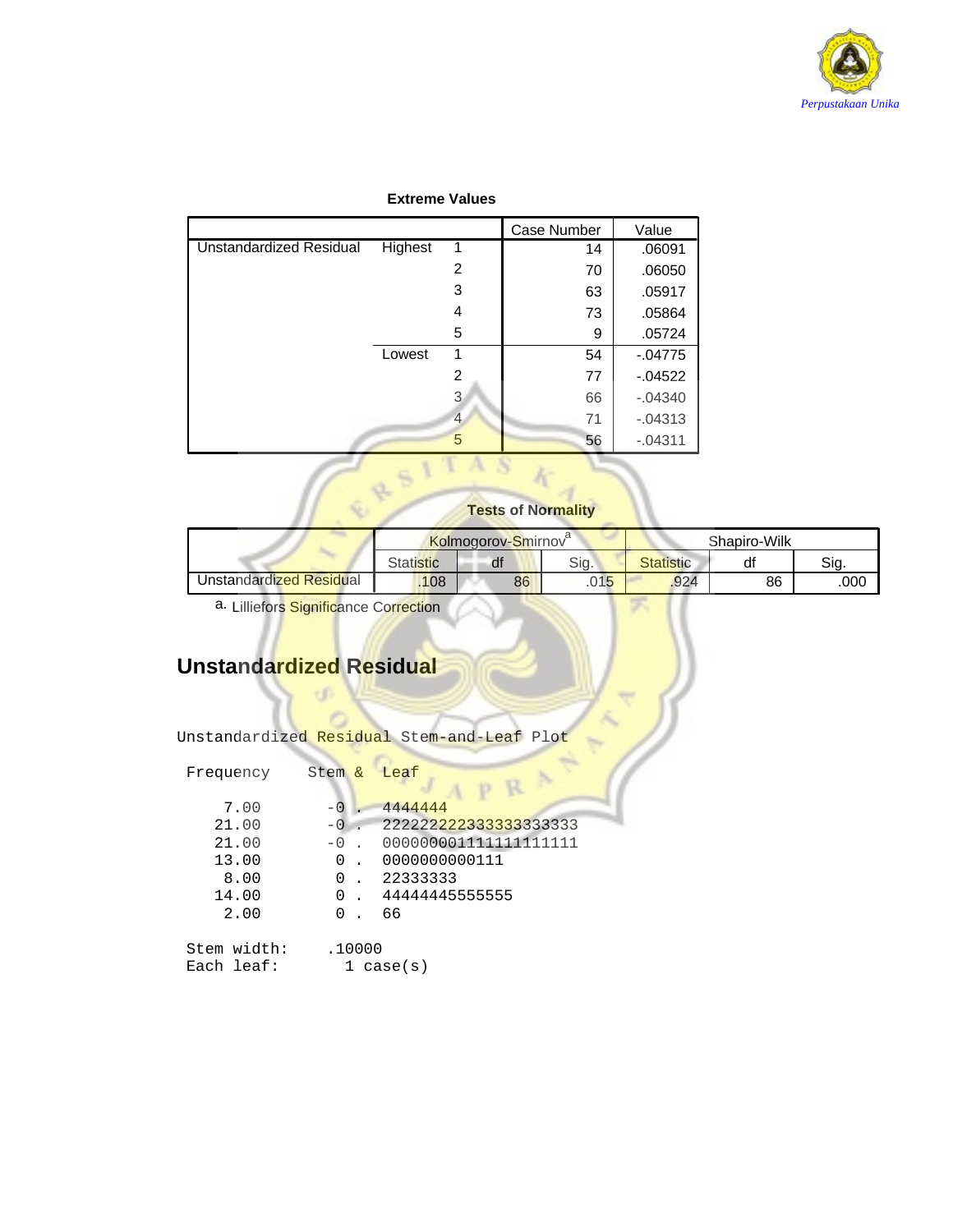



**Normal Q-Q Plot of Unstandardized Residual**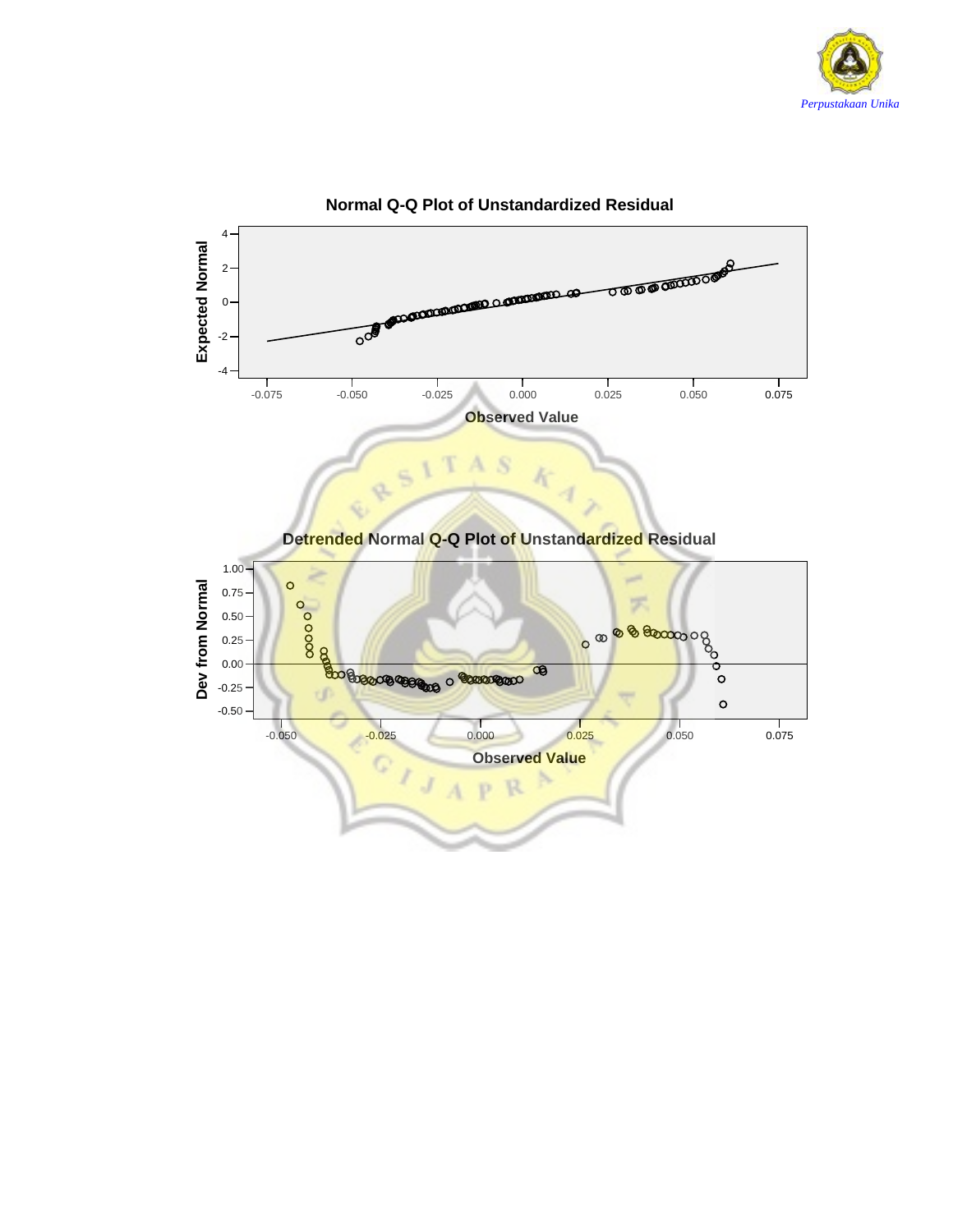



b. Dependent Variable: DA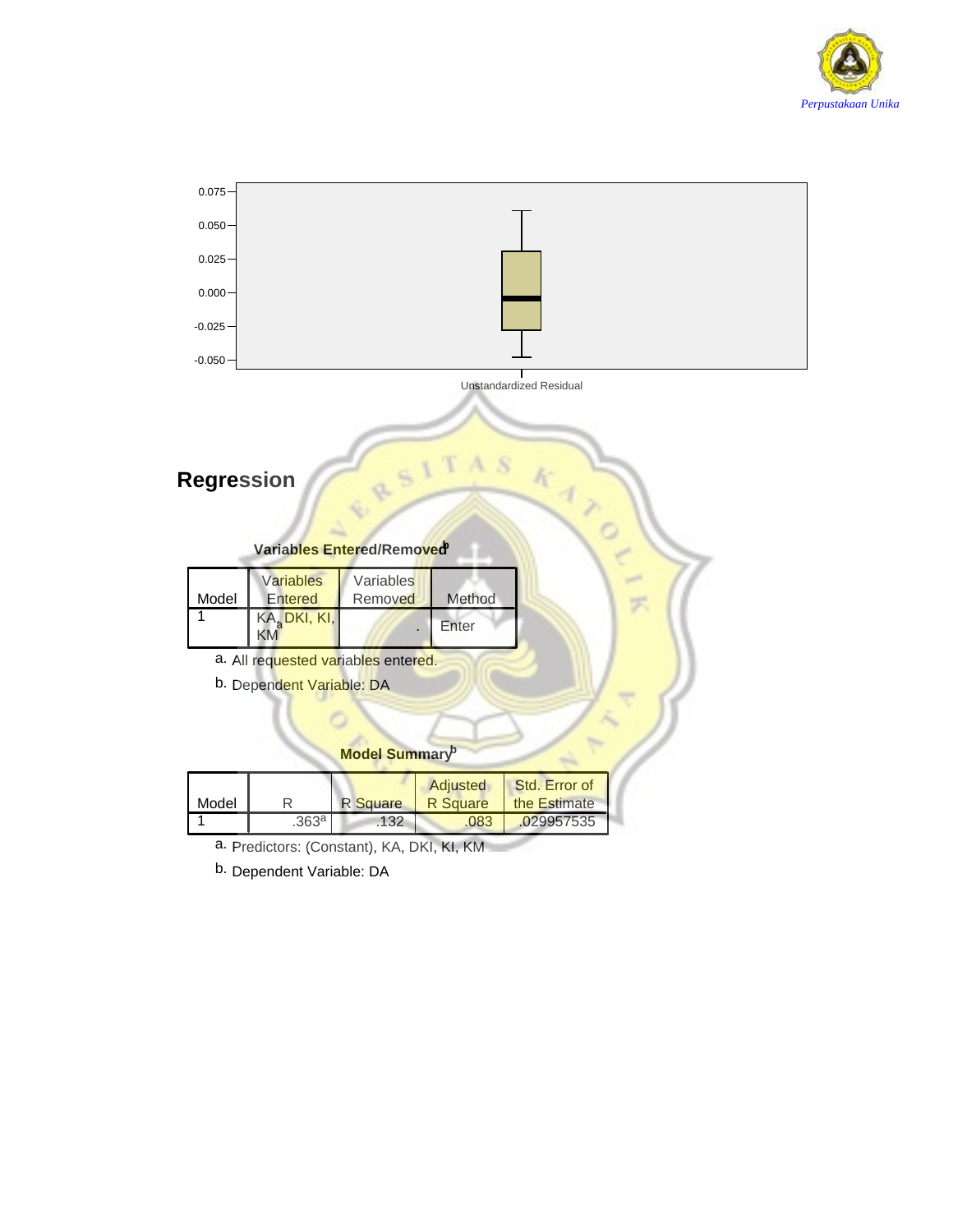

### **ANOVAb**

| Model |            | Sum of<br>Squares | df | Mean Square |       | Sig.  |
|-------|------------|-------------------|----|-------------|-------|-------|
|       | Regression | .010              | 4  | .002        | 2.691 | .038a |
|       | Residual   | .064              | 71 | .001        |       |       |
|       | Total      | .073              | 75 |             |       |       |

a. Predictors: (Constant), KA, DKI, KI, KM

b. Dependent Variable: DA

| <b>Coefficients<sup>a</sup></b> |                                              |         |                                            |             |          |      |  |  |
|---------------------------------|----------------------------------------------|---------|--------------------------------------------|-------------|----------|------|--|--|
|                                 | <b>Unstandardized</b><br><b>Coefficients</b> |         | <b>Standardized</b><br><b>Coefficients</b> |             |          |      |  |  |
| Model                           |                                              | B.      | Std. Error                                 | <b>Beta</b> |          | Sig. |  |  |
|                                 | (Constant)                                   | .089    | .015                                       |             | 5.947    | .000 |  |  |
|                                 | KM.                                          | $-.002$ | .020                                       | $-0.013$    | $-109$   | .914 |  |  |
|                                 | KI                                           | $-.029$ | .013                                       | $-263$      | $-2.224$ | .029 |  |  |
|                                 | <b>DKI</b>                                   | $-.042$ | .023                                       | $-.200$     | $-1.788$ | .078 |  |  |
|                                 | KA                                           | .009    | .007                                       | .150        | 1.345    | .183 |  |  |

a. Dependent Variable: DA

### **Residuals Statistics<sup>a</sup>**

|                        | <b>Minimum</b> | Maximum   | Mean      | <b>Std. Deviation</b> |    |
|------------------------|----------------|-----------|-----------|-----------------------|----|
| <b>Predicted Value</b> | .01807566      | .08065517 | .05718211 | .011348425            | 76 |
| Residual               | ********       | ********  | ********  | .029147722            | 76 |
| Std. Predicted Value   | $-3.446$       | 2.068     | .000      | 1.000                 | 76 |
| Std. Residual          | $-1.337$       | 1.953     | .000.     | .973                  | 76 |

a. Dependent Variable: DA

# **Explore**

### **Case Processing Summary**

|                         |       | Cases   |         |         |       |         |  |
|-------------------------|-------|---------|---------|---------|-------|---------|--|
|                         | Valid |         | Missina |         | Total |         |  |
|                         | N     | Percent |         | Percent | N     | Percent |  |
| Unstandardized Residual | 76    | 100.0%  |         | $.0\%$  | 76    | 100.0%  |  |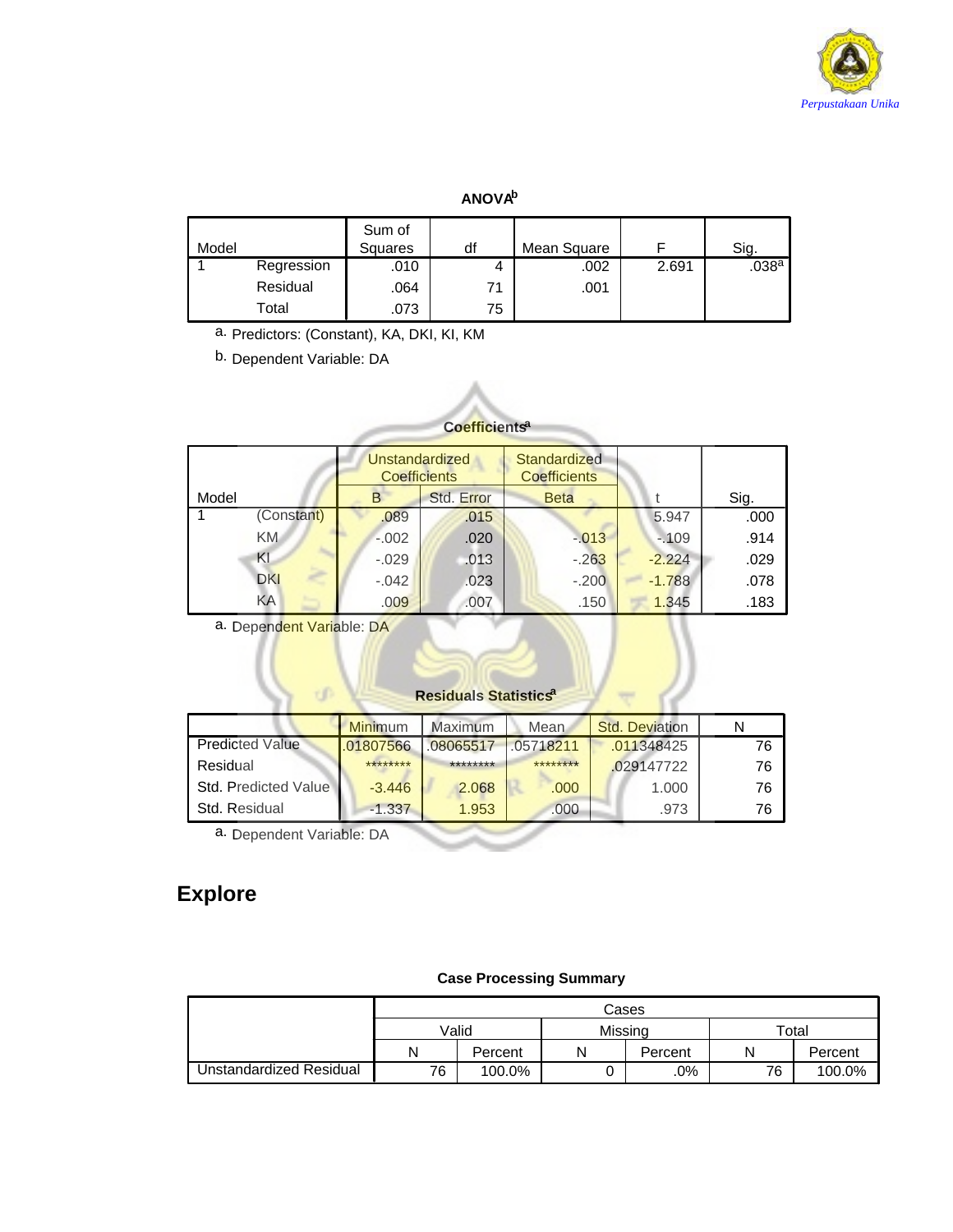

|                                |                            |                    | <b>Statistic</b> | Std. Error |
|--------------------------------|----------------------------|--------------------|------------------|------------|
| <b>Unstandardized Residual</b> | Mean                       |                    | .0000000         | .00334347  |
|                                | 95% Confidence             | Lower Bound        | $-0.0066605$     |            |
|                                | Interval for Mean          | <b>Upper Bound</b> | .0066605         |            |
|                                | 5% Trimmed Mean            |                    | $-0009288$       |            |
|                                | Median                     |                    | $-0.0053859$     |            |
|                                | Variance                   |                    | .001             |            |
|                                | Std. Deviation             |                    | 02914772         |            |
|                                | Minimum                    |                    | $-.04006$        |            |
|                                | <b>Maximum</b>             |                    | .05850           |            |
|                                | Range                      |                    | .09855           |            |
|                                | <b>Interquartile Range</b> |                    | .05052           |            |
|                                | <b>Skewness</b>            |                    | .481             | .276       |
|                                | Kurtosis                   |                    | $-1.025$         | .545       |
|                                | <b>Extreme Values</b>      |                    |                  |            |

### **Descriptives**

|                                |                |   | <b>Case Number</b> | Value      |
|--------------------------------|----------------|---|--------------------|------------|
| <b>Unstandardized Residual</b> | <b>Highest</b> |   | 74                 | .05850     |
|                                |                | 2 | 34                 | .05547     |
|                                |                | 3 | 17                 | .05531     |
|                                |                | 4 | 52                 | .04982     |
|                                |                | 5 | 14                 | .04882     |
|                                | Lowest         |   | 75                 | $-04006$   |
|                                |                |   | 53                 | $-0.03876$ |
|                                |                | 3 | 64                 | $-0.03823$ |
|                                |                | 4 | 68                 | $-0.03569$ |
|                                |                | 5 | 58                 | $-0.03560$ |

### **Tests of Normality**

|                         | Kolmogorov-Smirnov |    |      | Shapiro-Wilk |    |      |
|-------------------------|--------------------|----|------|--------------|----|------|
|                         | <b>Statistic</b>   | df | Sig. | Statistic    | d1 | Sia  |
| Jnstandardized Residual | 109                | 76 | .026 | .922         | 76 | .000 |

a. Lilliefors Significance Correction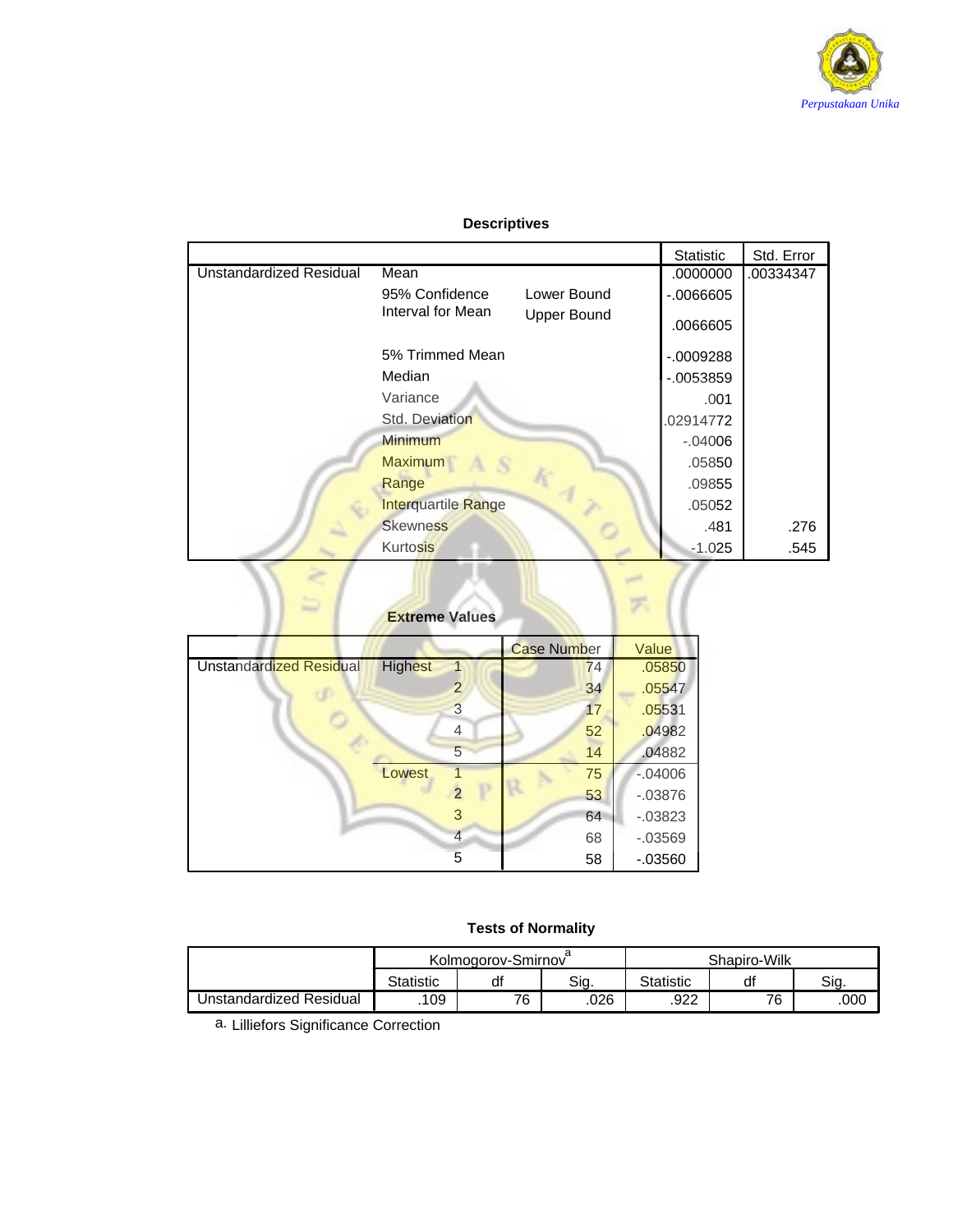

# **Unstandardized Residual**

Unstandardized Residual Stem-and-Leaf Plot

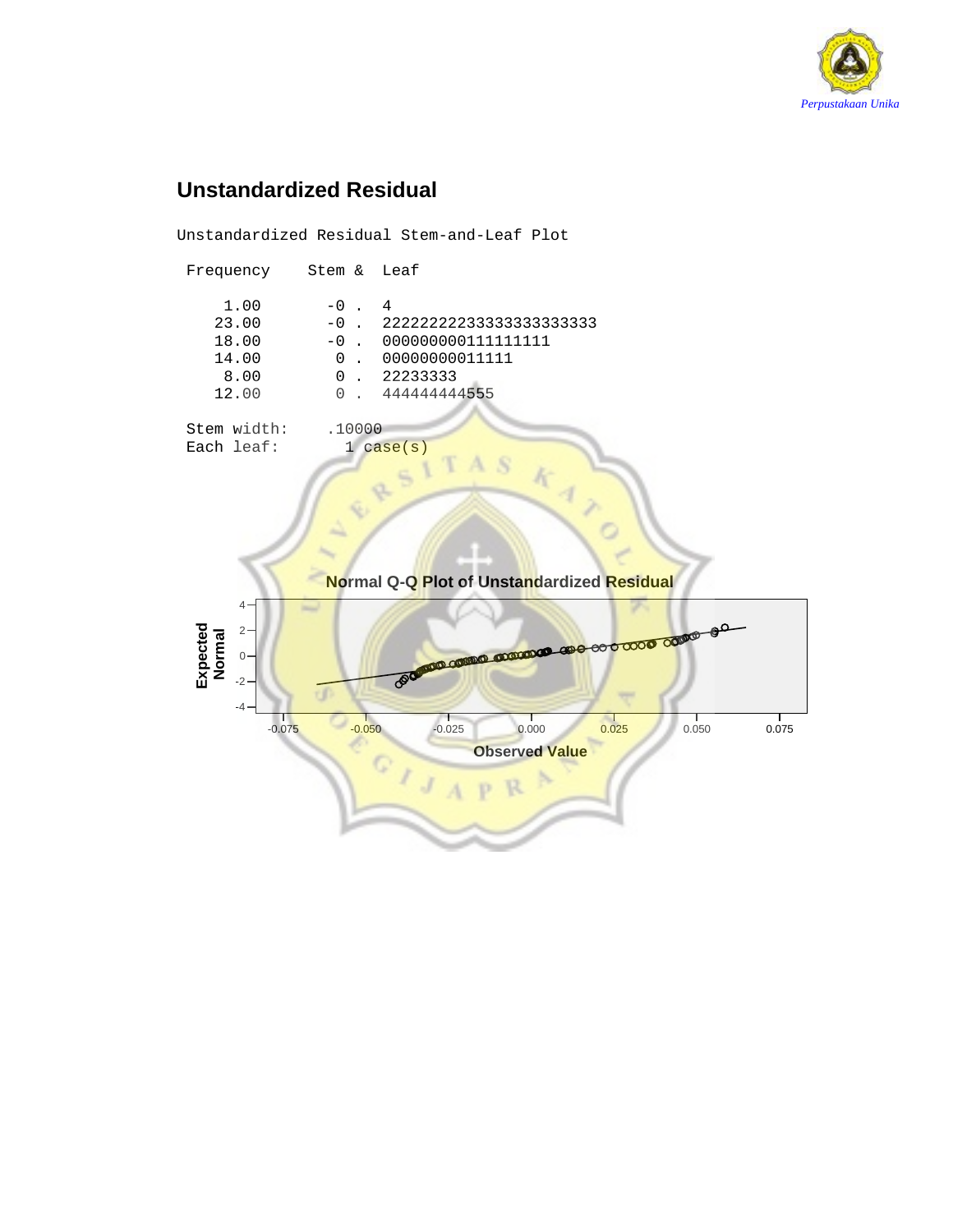



### **Detrended Normal Q-Q Plot of Unstandardized Residual**

### **Variables Entered/Removedb**

| Model | Variables<br>Entered    | Variables<br>Removed | Method |
|-------|-------------------------|----------------------|--------|
|       | $KA_{b}$ DKI, KI,<br>۷M |                      | Enter  |

a. All requested variables entered.

b. Dependent Variable: DA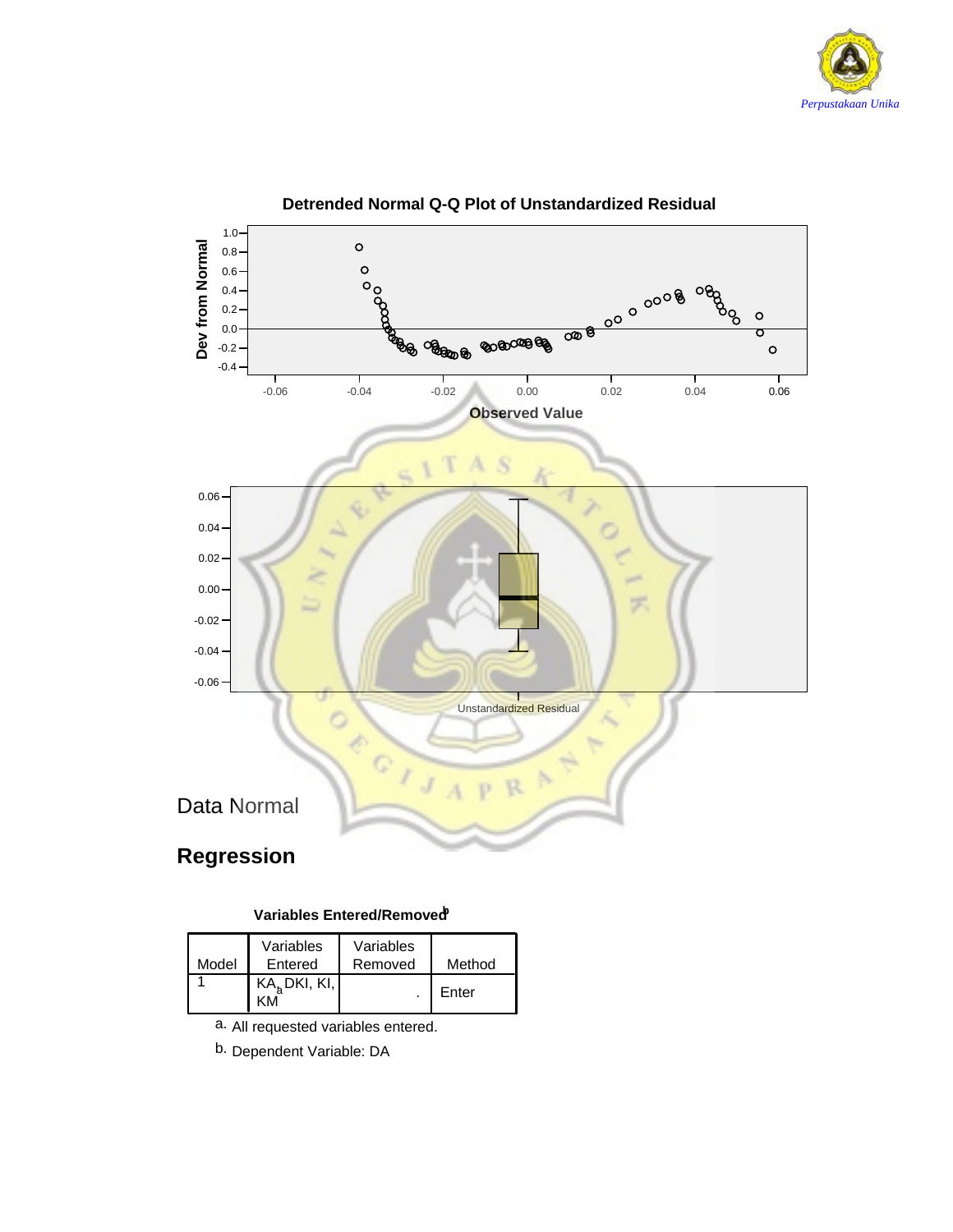

### **Model Summaryb**

|       |                   |          | Adiusted | Std. Error of |
|-------|-------------------|----------|----------|---------------|
| Model | R                 | R Square | R Square | the Estimate  |
|       | .430 <sup>a</sup> | 185      | .132     | .026219098    |

a. Predictors: (Constant), KA, DKI, KI, KM

b. Dependent Variable: DA

### **ANOVAb**

| Model |                 | Sum of<br>Squares | df | <b>Mean Square</b> |       | Sig.              |
|-------|-----------------|-------------------|----|--------------------|-------|-------------------|
|       | Regression      | .010              | 4  | .002               | 3.468 | .013 <sup>a</sup> |
|       | <b>Residual</b> | .042              | 61 | .001               |       |                   |
|       | Total           | .051              | 65 |                    |       |                   |

a. Predictors: (Constant), KA, DKI, KI, KM

b. Dependent Variable: DA

### **Coefficientsa**

J.

|       |            | Unstandardized<br><b>Coefficients</b> |            | Standardized<br><b>Coefficients</b> |          |      |
|-------|------------|---------------------------------------|------------|-------------------------------------|----------|------|
| Model |            | B                                     | Std. Error | <b>Beta</b>                         |          | Sig. |
|       | (Constant) | .086                                  | .014       |                                     | 6.337    | .000 |
|       | <b>KM</b>  | .005                                  | .018       | .038                                | .304     | .762 |
|       | ΚI         | $-029$                                | .012       | $-0.306$                            | $-2.493$ | .015 |
|       | <b>DKI</b> | $-0.038$                              | .021       | $-213$                              | $-1.822$ | .073 |
|       | KA         | .010                                  | .007       | .171                                | 1.473    | .146 |

a. Dependent Variable: DA

### **Residuals Statisticsa**

|                        | Minimum   | Maximum   | Mean      | Std. Deviation |    |
|------------------------|-----------|-----------|-----------|----------------|----|
| <b>Predicted Value</b> | .01542857 | .07988439 | .05618424 | .012112251     | 66 |
| Residual               | ********  | ********  | ********  | .025399548     | 66 |
| Std. Predicted Value   | $-3.365$  | 1.957     | .000      | 1.000          | 66 |
| Std. Residual          | $-1.273$  | 1.805     | .000      | .969           | 66 |

a. Dependent Variable: DA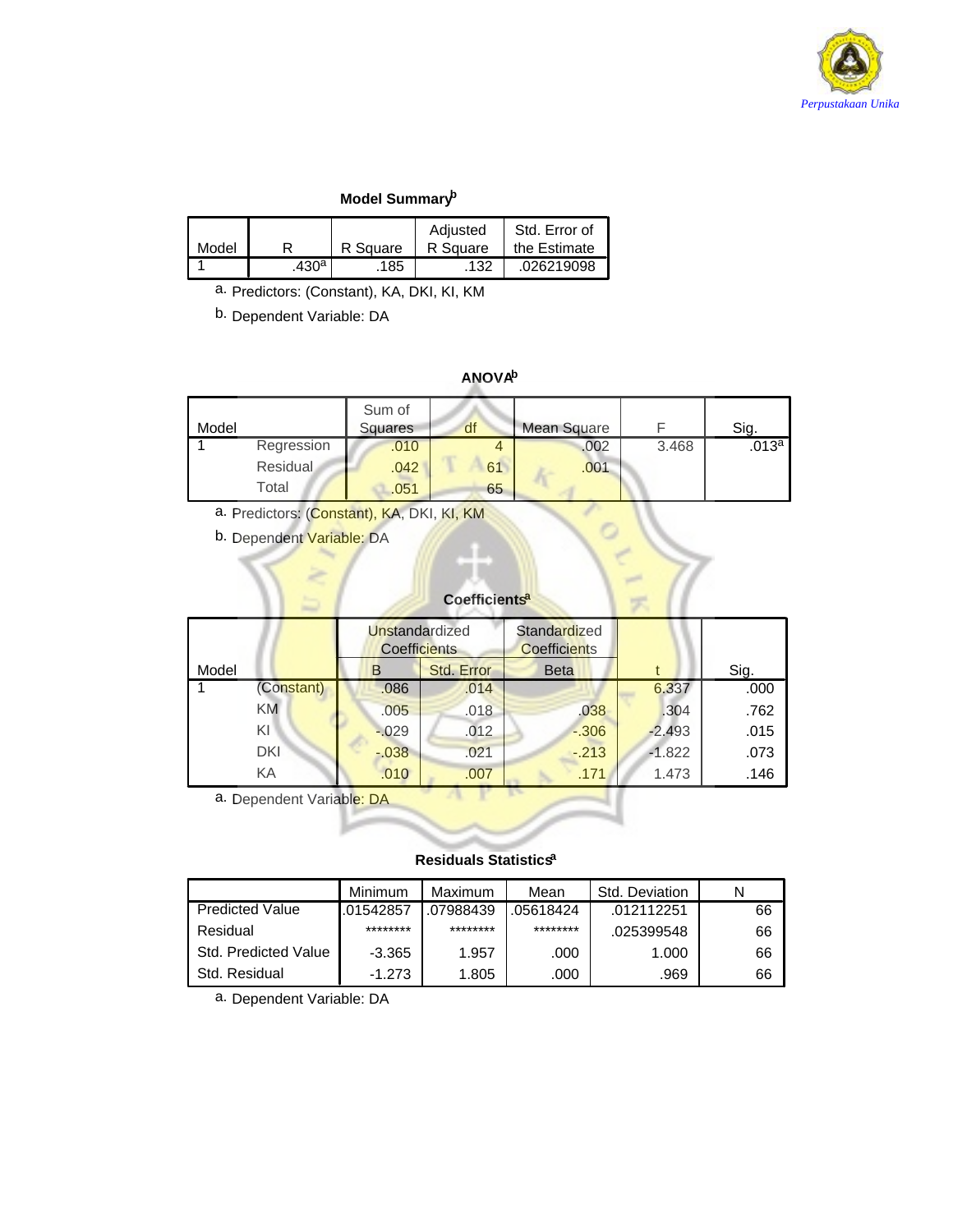

# **Explore**

### **Case Processing Summary**

|                         |    | Cases   |         |         |             |         |  |  |  |  |
|-------------------------|----|---------|---------|---------|-------------|---------|--|--|--|--|
|                         |    | Valid   | Missina |         | $\tau$ otal |         |  |  |  |  |
|                         | N  | Percent | Ν       | Percent |             | Percent |  |  |  |  |
| Unstandardized Residual | 66 | 100.0%  |         | .0%     | 66          | 100.0%  |  |  |  |  |

|                                                | Statistic   | Std. Error |
|------------------------------------------------|-------------|------------|
| <b>Unstandardized Residual</b><br>Mean         | .0000000    | .00312647  |
| <b>Lower Bound</b><br>95% Confidence           | $-0.062440$ |            |
| <b>Interval for Mean</b><br><b>Upper Bound</b> | .0062440    |            |
| 5% Trimmed Mean                                | $-.0007568$ |            |
| Median                                         | $-0032855$  |            |
| Variance                                       | .001        |            |
| Std. Deviation                                 | 02539955    |            |
| <b>Minimum</b>                                 | $-0.03339$  |            |
| Maximum                                        | .04732      |            |
| Range                                          | .08071      |            |
| Interquartile Range                            | .04110      |            |
| <b>Skewness</b>                                | .471        | .295       |
| <b>Kurtosis</b>                                | $-1.014$    | .582       |
|                                                |             |            |
| <b>Extreme Values</b>                          |             |            |

### **Descriptives**

# **Extreme Values**

|                                |         |               | <b>Case Number</b> | Value      |
|--------------------------------|---------|---------------|--------------------|------------|
| <b>Unstandardized Residual</b> | Highest | 1             | 8                  | .04732     |
|                                |         | $\mathcal{P}$ | 49                 | .04609     |
|                                |         | 3             | $\overline{2}$     | .04549     |
|                                |         | 4             | 50                 | .04521     |
|                                |         | 5             | 30                 | .04325     |
|                                | Lowest  | 1             | 31                 | $-0.03339$ |
|                                |         | 2             | 18                 | $-03243$   |
|                                |         | 3             | 42                 | $-03219$   |
|                                |         | 4             | 37                 | $-0.03166$ |
|                                |         | 5             | 15                 | $-0.03117$ |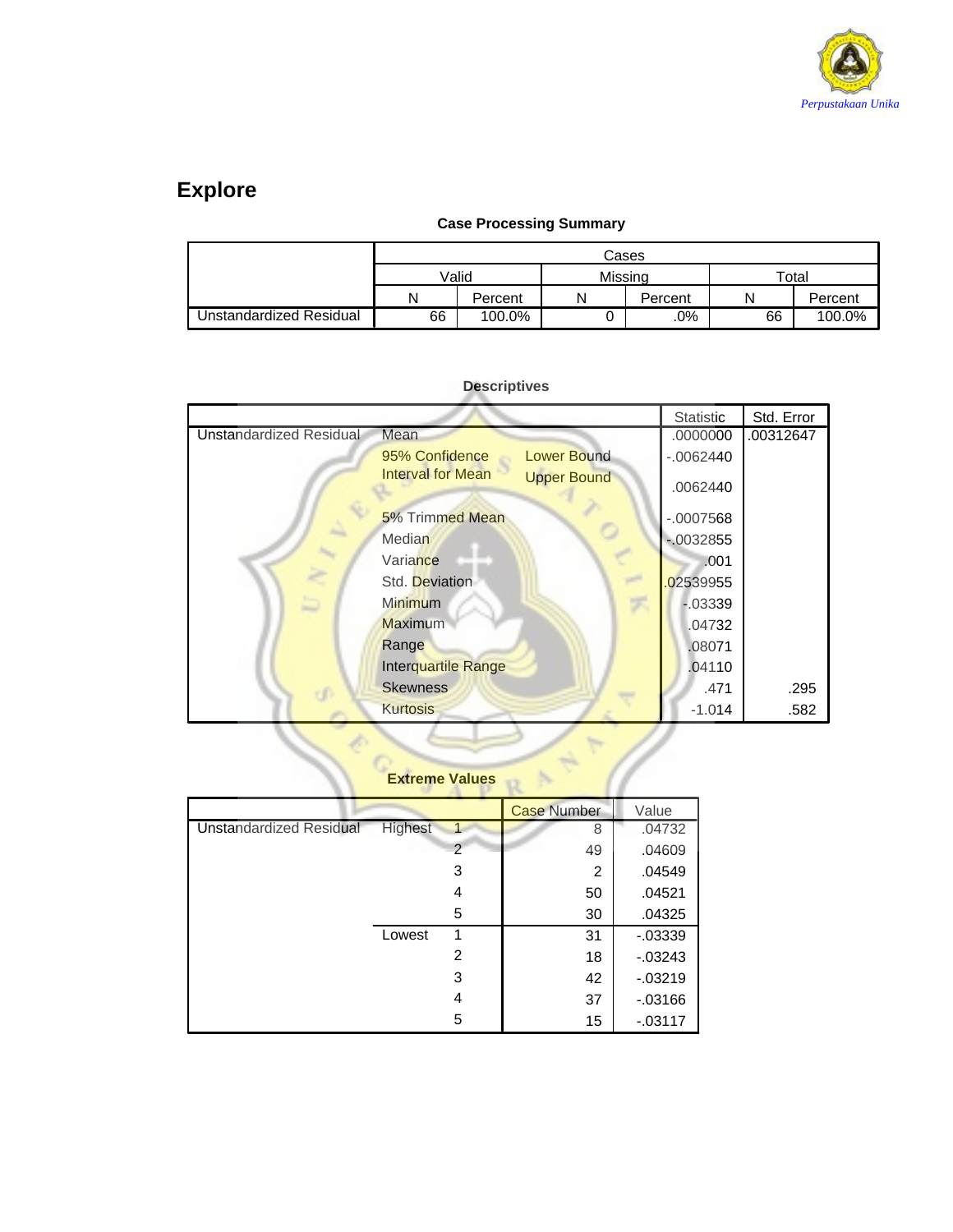

### **Tests of Normality**

|                         |                  | Kolmogorov-Smirnov |      | Shapiro-Wilk |    |      |  |
|-------------------------|------------------|--------------------|------|--------------|----|------|--|
|                         | <b>Statistic</b> | df                 | Sig. | Statistic    | di | Sia. |  |
| Unstandardized Residual | 108              | 66                 | .052 | 917<br>، ۱ ت | 66 | .000 |  |

a. Lilliefors Significance Correction

# **Unstandardized Residual**

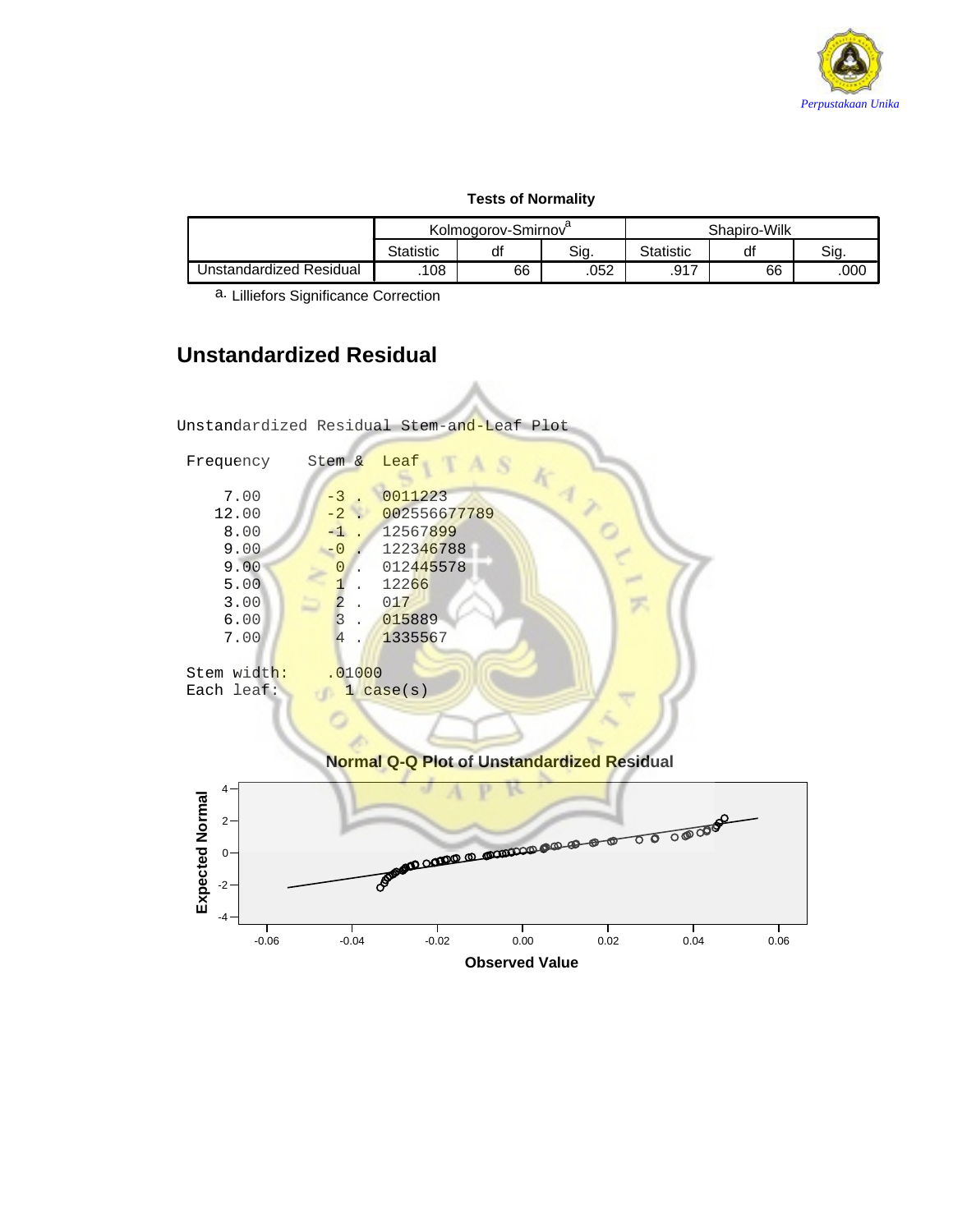



### **Detrended Normal Q-Q Plot of Unstandardized Residual**

**Variables Entered/Removedb**

| Model | Variables<br>Entered     | Variables<br>Removed | Method |
|-------|--------------------------|----------------------|--------|
|       | KA <sub>s</sub> DKI, KI, |                      | Enter  |

- a. All requested variables entered.
- b. Dependent Variable: DA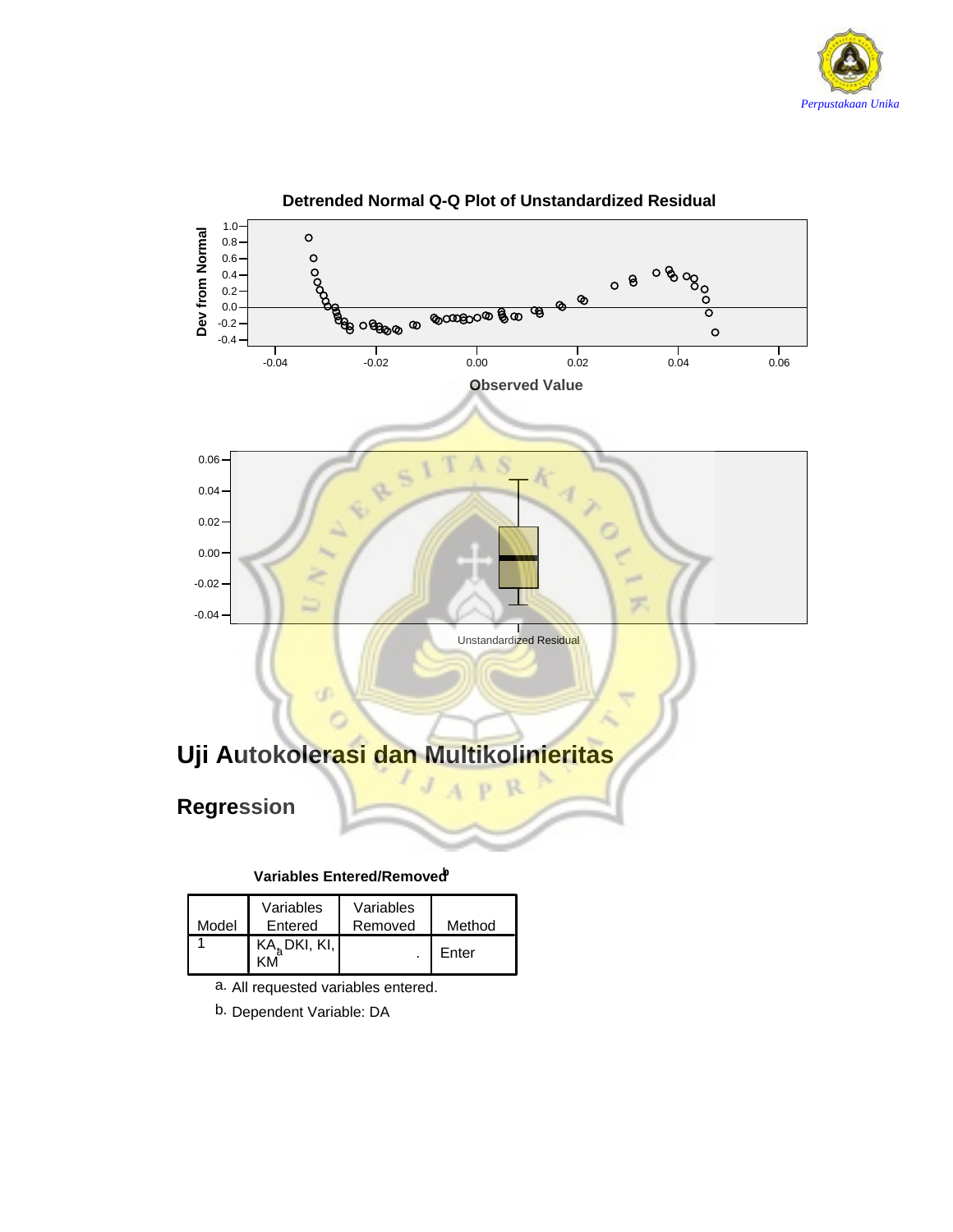

### **Model Summaryb**

|       |                   |          | Adiusted | Std. Error of | Durbin- |
|-------|-------------------|----------|----------|---------------|---------|
| Model | ם                 | R Square | R Square | the Estimate  | Watson  |
|       | .430 <sup>a</sup> | 185      | .132     | .026219098    | 2.087   |

a. Predictors: (Constant), KA, DKI, KI, KM

b. Dependent Variable: DA

### **ANOVAb**

| Model |            | Sum of<br><b>Squares</b> | df | <b>Mean Square</b> |       | Sig.              |
|-------|------------|--------------------------|----|--------------------|-------|-------------------|
|       | Regression | .010                     |    | .002               | 3.468 | .013 <sup>a</sup> |
|       | Residual   | .042                     | 61 | .001               |       |                   |
|       | Total      | .051                     | 65 |                    |       |                   |

a. Predictors: (Constant), KA, DKI, KI, KM

b. Dependent Variable: DA

### **Coefficients**

|       |                | Unstandardized<br><b>Coefficients</b> |          | Standardized<br><b>Coefficients</b> |             |          | <b>Collinearity Statistics</b> |           |       |
|-------|----------------|---------------------------------------|----------|-------------------------------------|-------------|----------|--------------------------------|-----------|-------|
| Model |                |                                       | B        | Std. Error                          | <b>Beta</b> |          | Sig.                           | Tolerance | VIF   |
|       | (Constant)     |                                       | .086     | .014                                |             | 6.337    | .000                           |           |       |
|       | KM <sup></sup> |                                       | .005     | .018                                | .038        | .304     | .762                           | .877      | 1.140 |
|       | ΚI             |                                       | $-0.029$ | .012                                | $-306$      | $-2.493$ | .015                           | .889      | 1.125 |
|       | DKI            |                                       | $-.038$  | .021                                | $-213$      | $-1.822$ | .073                           | .975      | 1.026 |
|       | ΚA             |                                       | .010     | .007                                | .171        | 1.473    | .146                           | .985      | 1.015 |

a. Dependent Variable: DA

### **Collinearity Diagnostics <sup>a</sup>**

|       |           |            | Condition | Variance Proportions |     |     |     |     |
|-------|-----------|------------|-----------|----------------------|-----|-----|-----|-----|
| Model | Dimension | Eigenvalue | Index     | (Constant)           | ΚM  | KI  | DKI | ΚA  |
|       |           | 3.571      | 1.000     | .00.                 | .02 | .01 | .01 | .03 |
|       | ົ         | .787       | 2.131     | .00.                 | .77 | .01 | .01 | .00 |
|       | 3         | .451       | 2.815     | .00.                 | .05 | .02 | .02 | .92 |
|       | 4         | .152       | 4.851     | .00.                 | .02 | .40 | .50 | .00 |
|       | 5         | .040       | 9.501     | .99                  | .15 | .56 | .46 | .05 |

a. Dependent Variable: DA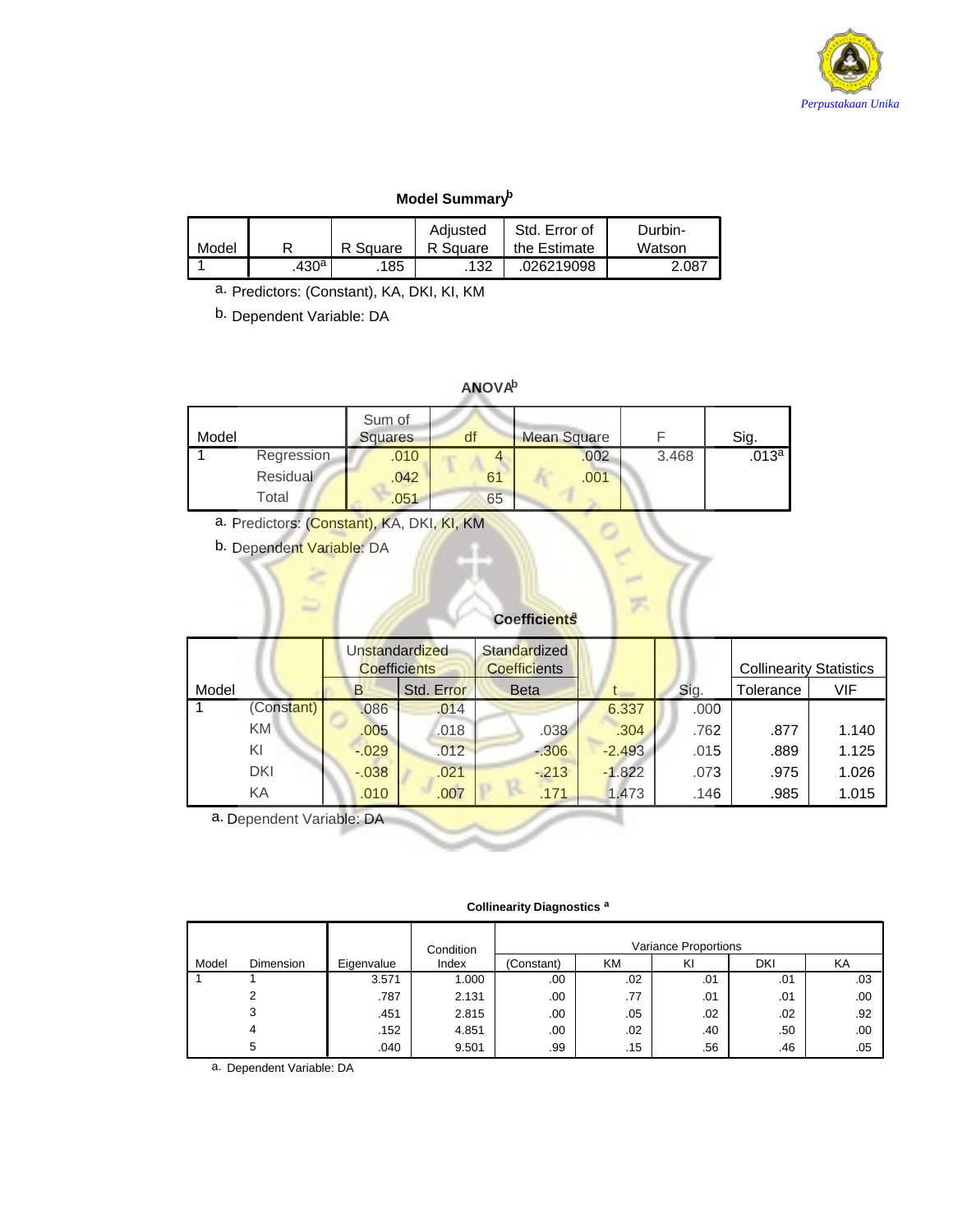

### **Residuals Statisticsa**

|                        | Minimum   | Maximum   | Mean      | Std. Deviation |    |
|------------------------|-----------|-----------|-----------|----------------|----|
| <b>Predicted Value</b> | .01542857 | .07988439 | .05618424 | .012112251     | 66 |
| Residual               | ********  | ********  | ********  | .025399548     | 66 |
| Std. Predicted Value   | $-3.365$  | 1.957     | .000      | 1.000          | 66 |
| Std. Residual          | $-1.273$  | 1.805     | .000      | .969           | 66 |

A<sub>S</sub>

 $\frac{k}{4}$ 

ö

a. Dependent Variable: DA

# **Uji Heterokedastisitas**

# **Regression**

| Variables Entered/Removed <sup>9</sup> |
|----------------------------------------|
|                                        |

| Model | Variables<br>Entered | Variables<br>Removed | Method |
|-------|----------------------|----------------------|--------|
|       | KA, DKI, KI,         |                      | Enter  |

a. All requested variables entered.

b. Dependent Variable: ABS\_res

### **Model Summary**

| Model |                  | <b>R</b> Square | Adjusted<br><b>R</b> Square | Std. Error of<br>the Estimate |
|-------|------------------|-----------------|-----------------------------|-------------------------------|
|       | 170 <sup>a</sup> | 029             | $-.035$                     | $-01370$                      |

a. Predictors: (Constant), KA, DKI, KI, KM